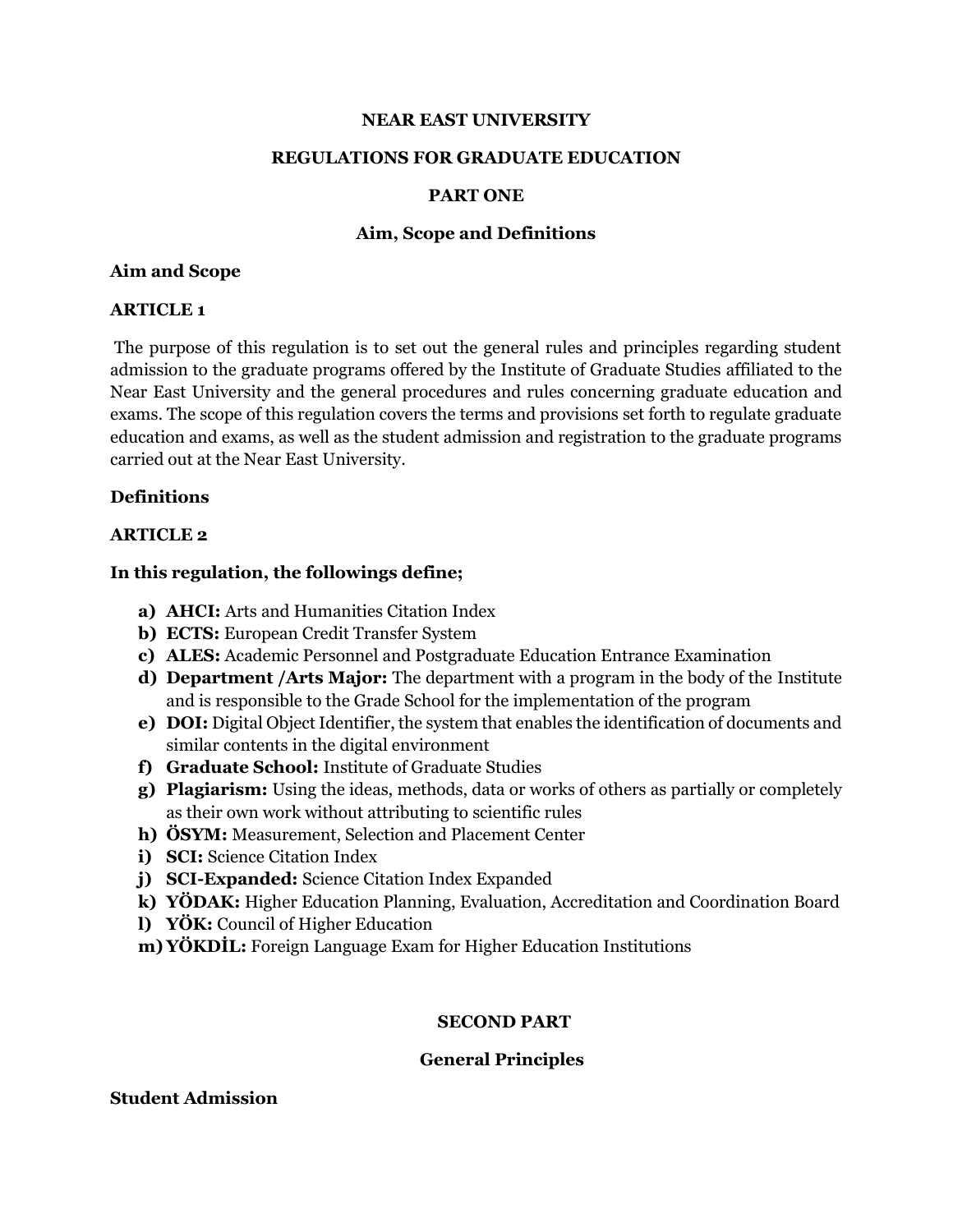# **ARTICLE 3**

Applications for admission to graduate programs are accepted according to the results achieved in the Academic Personnel and Postgraduate Education Entrance Exam (ALES) and the success achieved at the undergraduate and/or graduate level. Excluding non-thesis programs, prospective students are required to have adequate knowledge of the foreign language. Upon the proposal of the Board of the Institute, the University Senate decides what master's degree and doctoral degree programs can be applied by the graduates of undergraduate or graduate education programs.

# **a) APPLICATION FOR MASTER'S DEGREE PROGRAMS WITH THESIS AND NON-THESIS**

The prospective students need to have the following requirements in order to apply to master's degree programs with and without a thesis:

**Diploma and Graduation Cumulative Grade Point Average:** A prospective student must have a bachelor's degree diploma and his/her undergraduate cumulative grade point average is required to be higher than the cumulative grade point average specified by the Department/Arts Major.

**ALES score**: In the line with points required by the program applied, prospective students are required to achieve at least 55 (fifty-five) standard points in ALES in order to be eligible to apply for the master's degree programs with thesis. ALES is not required for student admission to nonthesis master's degree programs, and graduate programs offered by Fine Arts, Performing Arts, and Major Arts departments. Besides, excluding students from Turkey, students from other countries and TRNC are not required to take ALES.

**Foreign Language Exam:** Prospective students, who apply for admission to master's degree programs where the medium of instruction is the Turkish language, are required to achieve at least a score corresponding to "D" in the NEU Foreign Language Proficiency Test (NPT) held by the NEU Rectorate. Prospective students, who apply for master's degree programs where the medium of instruction is the English language, are required to achieve at least a score corresponding to "C" in the same exam. Foreign language exam is not compulsory for master's programs without thesis; however, in the acceptance of students to the non-thesis graduate programs, foreign language exam conditions may be sought with the decision of the Academic Board of the relevant Department / Arts Major. In cases where foreign language exam is required, prospective students may be exempted from the foreign language (English) exam within the framework of the paragraph (b) of Article 8 of this Regulation.

**Evaluation:** The result of the written exam prepared by the respective Department/Arts Major, the result of the interview, ALES score and undergraduate grade point average are evaluated for student admission to the master's degree programs. 50% of the written exam and interview results, 40% of ALES score, and 10% of the undergraduate grade point average are taken into consideration, and those, who achieve at least 55 (fifty-five) points in total, are ranked upon the decision of the Chair of the respective Department/Arts Major. As a result of this ranking, the reserve prospective students are determined according to the scoring order within the available quota. By taking into account the letter of reference submitted by the student with his/her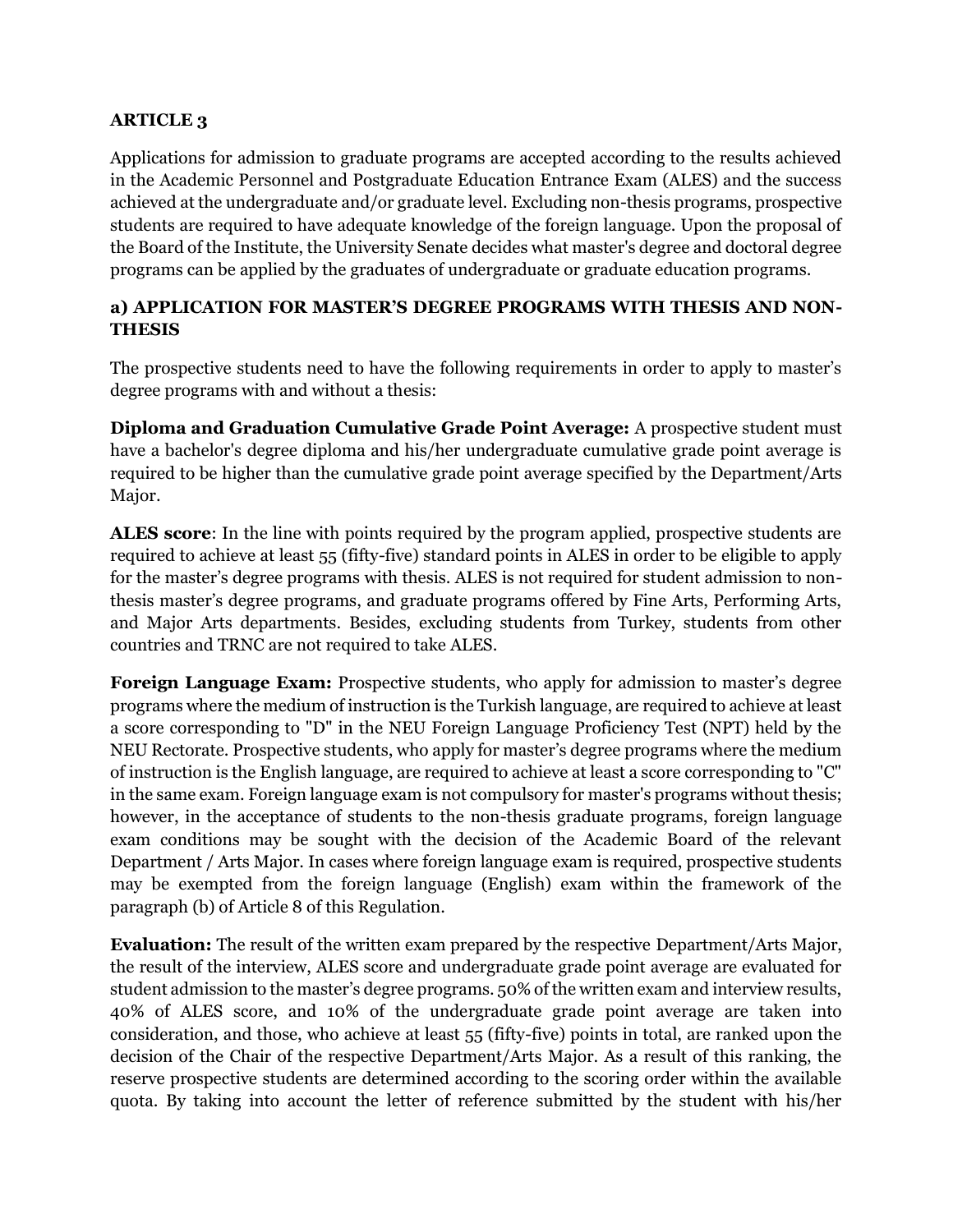application form, and the composition indicating why he/she wants to receive master's degree education as well as his/her goals, an oral evaluation is realized through an interview.

# **b) APPLICATION FOR DOCTORAL DEGREE PROGRAMS**

Prospective students are required to meet the following conditions when applying to doctoral degree programs:

**Diplomas and Graduation Grade Point Average**: Prospective students are required to have a bachelor's degree or master's degree diploma to have admission eligibility for doctoral degree programs. Prospective students, who want to admit doctoral degree programs with thesis, are required to have at least 80 (eighty) out of 100 (hundred), or 3.00 out of 4.00 (GPA) grade point average in their master's degree program.

**ALES score**: In the line with points required by the program applied, prospective students are required to achieve at least 55 (fifty-five) standard points in ALES in order to be eligible for admission to doctoral degree programs. ALES is not required for student admission to programs offered by the departments of Fine Arts, Performing Arts, and Major Arts. Besides, excluding students from Turkey, students from other countries and TRNC are not required to take ALES.

**Evaluation:** The result of the interview, ALES score and undergraduate and/or master's degree grade point average are evaluated for student admission to the doctoral degree programs. By taking into account the letter of reference submitted by the student with his/her application form, and the composition indicating why he/she wants to receive doctoral degree education as well as his/her goals, an oral evaluation is realized through an interview. Graduates from non-thesis master's degree programs can apply for admission to the doctoral degree programs, provided that they meet the requirements to admit a graduate program with thesis by achieving at least 80 (eighty) grade point average out of 100 (hundred) points in the non-thesis program. Before applying for eligibility for admission to the doctoral degree programs, they are required first to enroll in a master's degree program with thesis and prepare a thesis. However, those who enrolled or graduated from non-thesis master's programs before February 6, 2013, can apply for admission to doctoral programs.

# **c) ANNOUNCEMENTS FOR MASTER'S AND DOCTORAL DEGREE PROGRAMS**

The names of the master's and doctoral degree programs offered by the Institute, documents required for application, application deadline, and other respective issues are announced by the Rectorate of Near East University. The aforementioned announcement is made at the beginning of each semester to accommodate the demands of the prospective students willing to receive graduate education.

# **Student Admission to the Scientific Preparation Program**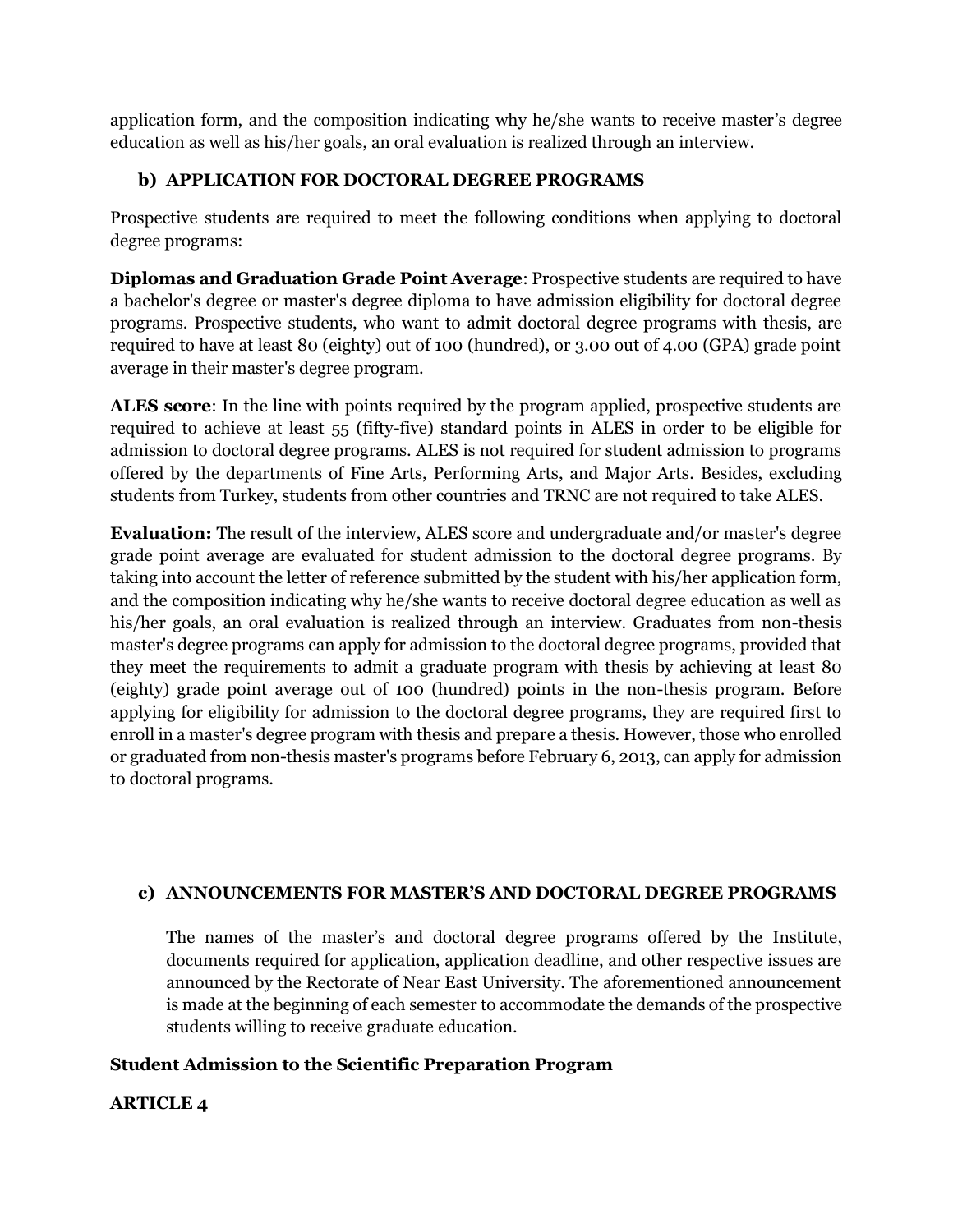- **(a)** In order to make up the shortcomings, a scientific preparation program consisting of maximum four courses is implemented for students, who have received their undergraduate or graduate degrees in fields other than the master's or doctoral degree programs applied for admission, or for those who have received their undergraduate or graduate degrees from higher education institutions other than the higher education institution applied for admission. However, for discrete academic reasons, graduate programs might not implement scientific preparation program upon the decision of the Academic Board of the respective Department/Arts Major.
- **(b)** The courses, which are mandatory to be taken in the scientific preparation, cannot replace the courses required to complete the related graduate program. However, upon the proposal of the Chair of the respective Department/Arts Major and with the approval of the Academic Board of the respective Department/Arts Major, a student in the scientific preparation program can also take courses for the graduate program in addition to courses implemented through the scientific preparation program.
- **(c)** Attendance, rules regarding course-exams and evaluations and course grades and success status, course repetition, withdrawal and cancellation of registration for the scientific preparation program are specified in the Regulation approved by the Senate.
- **(d)** The maximum amount of time that should be spent in the scientific preparation program is at most two semesters. This period cannot be extended, except semester leaves, and students who are not successful at the end of this period are dismissed. The time spent in this program is not included in the period of Master and Doctoral programs.

## **Special Student Admission**

# **ARTICLE 5**

Those, who are students or graduates of higher education institutions and want to enhance their knowledge on a particular subject, may be permitted to attend the graduate courses under special student status upon the proposal of the Chair of the relevant Department/Arts Major and with the approval of the Academic Board of the relevant Department/Arts Major. Grade level and/or entrance exam are not required while accepting special students. Special students are subject to the rules applied to other students of the University and they have to comply with all the requirements of the courses they attend. However, special students are not regarded as the students of the University and they cannot benefit from the rights of the students.

If a special student become a regular student of the University within a period not exceeding 4 (four) semesters, conditional on not exceeding 50% of the total credits of the courses of the program they enroll in, the successfully taken courses as a special student can account for courses implemented in the program with the proposal of the advisor and approval of the Academic Board of the Department/Arts Major.

### **Student Admission through Lateral Transfer**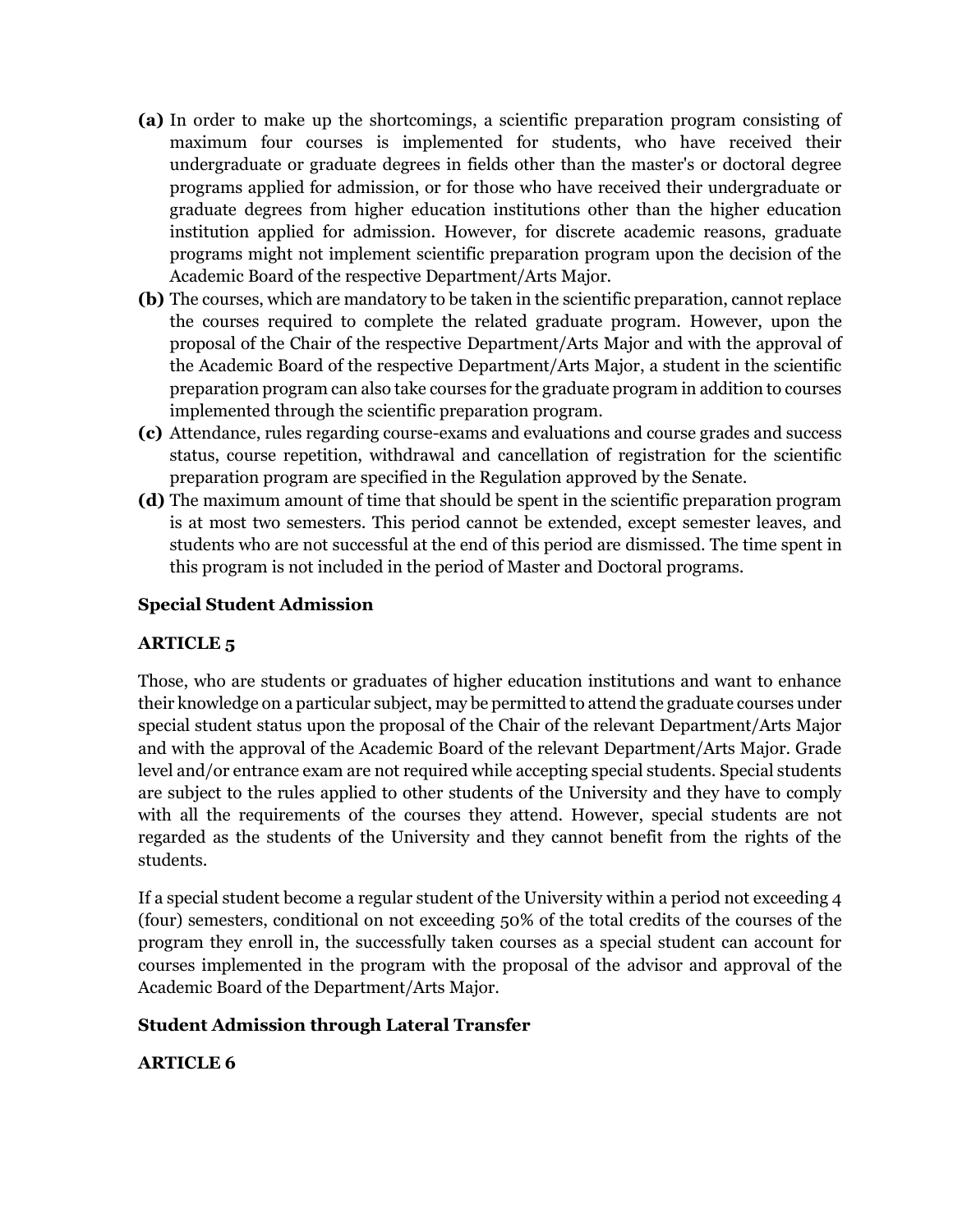Successful students, who complete at least one semester in another Department/Arts Major within the relevant higher education institution or in the graduate program of another higher education institution, can be accepted to graduate programs through lateral transfer. The application for lateral transfer is concluded by the Academic Board of the relevant Department /Arts Major after examining its compliance with the student admission conditions determined by the Senate. For students admitted through lateral transfer, the courses taken in the previous educational institution can be accepted at the rate of 2/3 at most. Those, who have completed their course load at a Institute affiliated with another university or higher education institution, are not permitted to admit to the graduate programs through lateral transfer just for writing a thesis and/or dissertation. In lateral transfers to a doctorate program, the proficiency exam taken at another university or higher education institution is not accepted and the prospective students are required to fulfill the foreign language requirements stipulated in Article 3, Paragraph (a) of this Regulation.

# **Application to Graduate Programs**

## **ARTICLE 7**

Prospective students are required to apply to the Chair of the relevant Department / Arts Major within the application period announced, and specify the programs they want to enroll, and submit the ALES result document, foreign language document, and other documents determined by the Institute. Prospective students applying for master's degree programs need to attach their bachelor's degree diplomas; those applying for doctorate programs need to attach on their petitions the required documents such as their master's degree diplomas, and equivalent undergraduate diplomas and the transcript that the diploma grounds on it. Master's degree transcripts need to indicate perspicuously whether the program is with or without thesis. A certificate of equivalence might be required from YÖDAK or YÖK for diplomas granted by higher education institutes located in foreign countries. Prospective students applying for graduate programs might be asked to attach explanatory documents and declaratives such as a reference letter, and a composition about why they want to receive postgraduate education.

### **Exemptions:**

### **ARTICLE 8**

### **(a)ALES Score:**

Prospective students, who have achieved a total of minimum 950 points in the verbal section and quantitative section of the internationally valid Graduate Record Examination (GRE), or those, who have achieved a total of minimum 3.5 grade in the analytical writing section of GRE, and those, who have achieved minimum 400 points in the Graduate Management Admission Test (GMAT) can be exempted from ALES.

# **(b)Foreign Language Exam**

Prospective students applying for admission to the master's or doctoral degree programs offered by the Institute affiliated with Near East University are exempted from the Foreign Language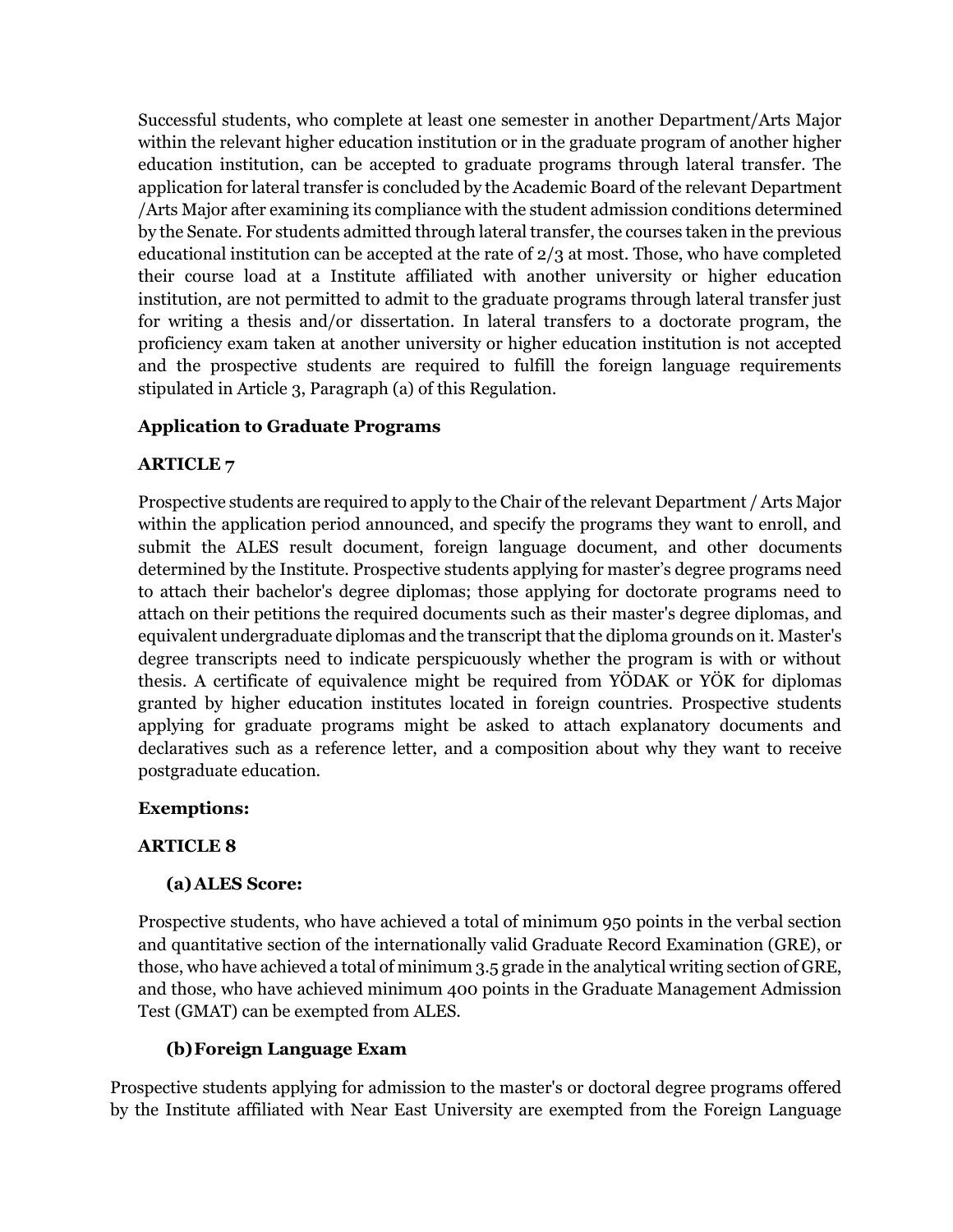Proficiency Exam provided that they meet one of the following requirements specified in subparagraphs 1, 2, 3, 4 given below;

- 1) Completing at least the last three years of the secondary education in educational institutions attended by the citizens of that country where English is spoken as the native language (not as an official language).
- 2) Achieving at least "D" for admission to master's degree programs where the medium of instruction is Turkish, achieving at least "C" for admission to doctorate programs where the medium of instruction is English, in NEU Foreign Language Proficiency Test (NPT) held by NEU Rectorate. Or achieving at least 50 (fifty) points for admission to master's degree programs, and achieving a minimum of 55 (fifty-five) points for admission to doctorate programs in English Proficiency Test for Teaching (EPTT) held by NEU Rectorate.
- 3) For admission to the master's programs, achieving at least 55 (fifty-five) points, for admission to doctorate programs, achieving at least 60 (sixty) points in foreign language examinations such as YÖKDİL, YDS, e-YDS, KPDS, and ÜDS that held by the Student Selection and Placement Center. Prospective students, who meet at least one of these foreign language requirements, need to have their documents approved by the Education Unit of our university.
- 4) For admission to master's programs, achieving at least 66 (sixty-six) points in TOEFL IBT, at least 514 points in TOEFL PBT, at least 184 points in TOEFL CBT and at least 5.5 in IELTS. For admission to doctorate programs, achieving at least 72 points in TOEFL IBT, at least 530 points in TOEFL PBT, at least 190 points in TOEFL CBT and at least 6.0 in IELTS, all of which are internationally recognized English language exams.
- 5) In the Departments/Arts Majors where the medium of instruction is Turkish, a certificate of proficiency in one of the internationally recognized foreign languages is required.

# **Evaluation of the Applications**

# **ARTICLE 9**

The evaluation of applications for admission to master's and doctorate programs and an interview are carried out by juries of at least three people formed from among the faculty members recommended by the Academic Board of the Department/Arts Major of the Graduate School. By taking into account the criteria defined in paragraphs (a), (b), and (c) of Article 4 of this Regulation, the jury ranks the prospective students and makes a shortlist from which a final choice is made. The jury submits the shortlist to the Chair of the respective Department/Arts Major by indicating what graduate program each prospective student to be placed in accordance with the quota. Upon the approval of the Academic Board of the Department/Arts Major, student admission is finalized and announced.

# **Final Registration**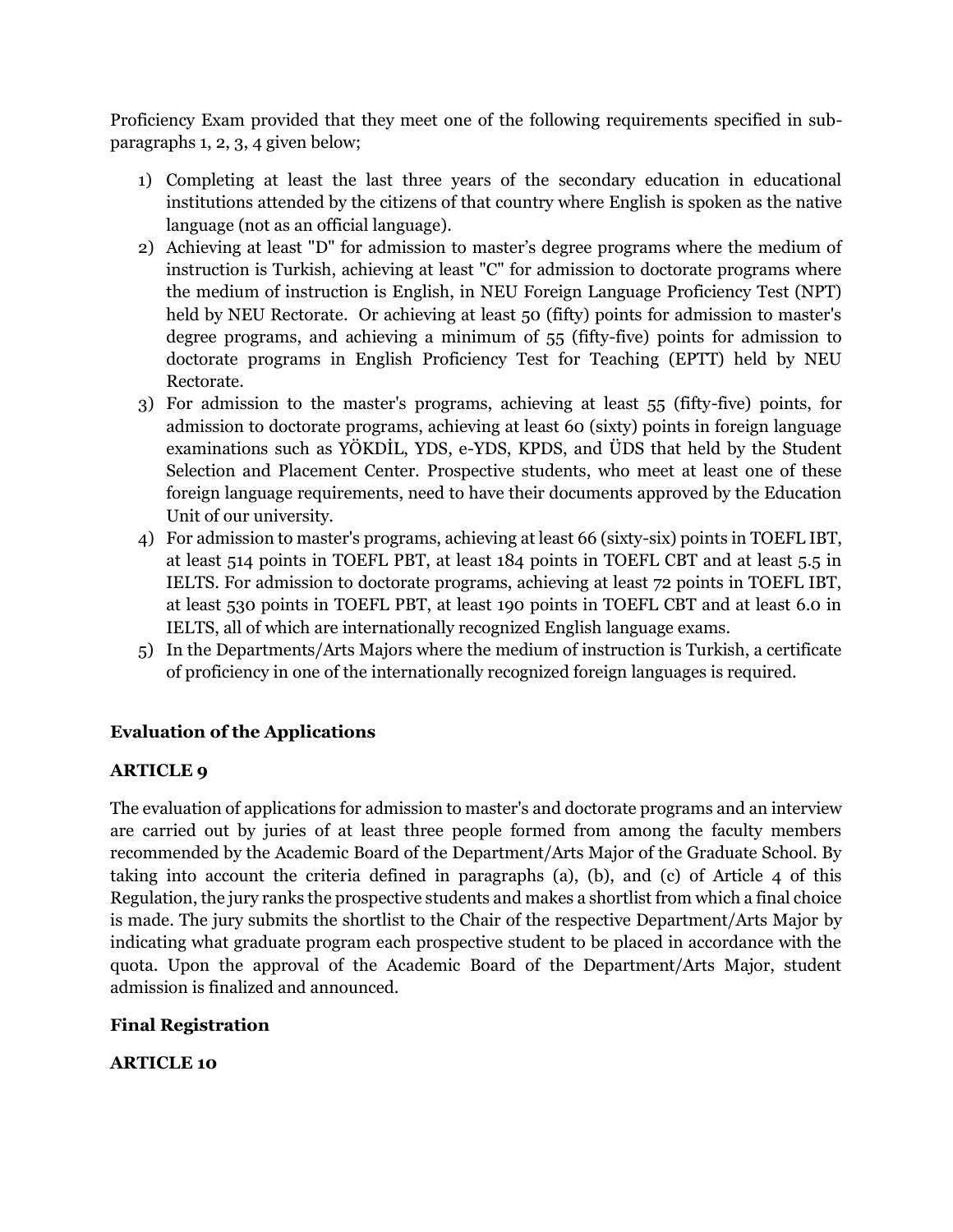Each prospective student, who is entitled to be a graduate student at Near East University, is required to submit the following documents for his/her final registration. All documents need to be submitted within the dates announced by the Chair of the Department/Arts Major. Only original or certified copies of the documents submitted are valid for final registration. The registration procedures of those, who submit false or falsified documents, or who cheat or counterfeit in entrance exams, are canceled.

- a) Certificate of equivalence from YÖK or YÖDAK for diplomas granted by higher education institutions in foreign countries
- b) ALES exam-result certificate or an equivalent exam-result certificate
- c) Transcript indicating the cumulative grade point average of graduation
- d) NEU Foreign Language (English) Proficiency Test certificate or an equivalent exam result certificate
- e) Certified copy of the ID Card,
- f) Residence document bearing a recent date
- g) 4.5 x 6 cm size 6 photos taken recently, (without dark or colored eyeglasses, without a hat or head covering, without a beard (for men)
- h) Document regarding those who are research assistants at Near East University or other universities.
- i) Printed application form

# **Registration Renewal**

# **ARTICLE 11**

At the beginning of each fall and spring semester and within the period announced in the academic calendar, each student enrolled in master's degree or doctorate programs is obliged to fulfill the registration renewal procedures required by the Directorate of the Graduate School. For a renewal of registration, each student is required to pay the tuition fee, otherwise, his/her registration can't be renewed; he/she can't receive documents such as a transcript, a student certificate, an internship letter, and a paper indicating his deferral right for military service. The registration of those students who do not renew the registration for a semester without having a reasonable and valid justification specified by the Senate will be suspended, and they are considered unsuccessful for the courses they have to take that semester. If they are in the thesis writing or defending process, the thesis is considered unsuccessful by being excluded from the evaluation for that semester by the advisor/thesis monitoring committee. The period, in which the student does not renew the registration, is taken into account while calculating the maximum period of study specified for the program in the respective Regulation. The students, who do not renew their registrations twice, are subject to the provisions stipulated in paragraph (i) of Article 16 of this Regulation.

# **Graduate Exam and Evaluation**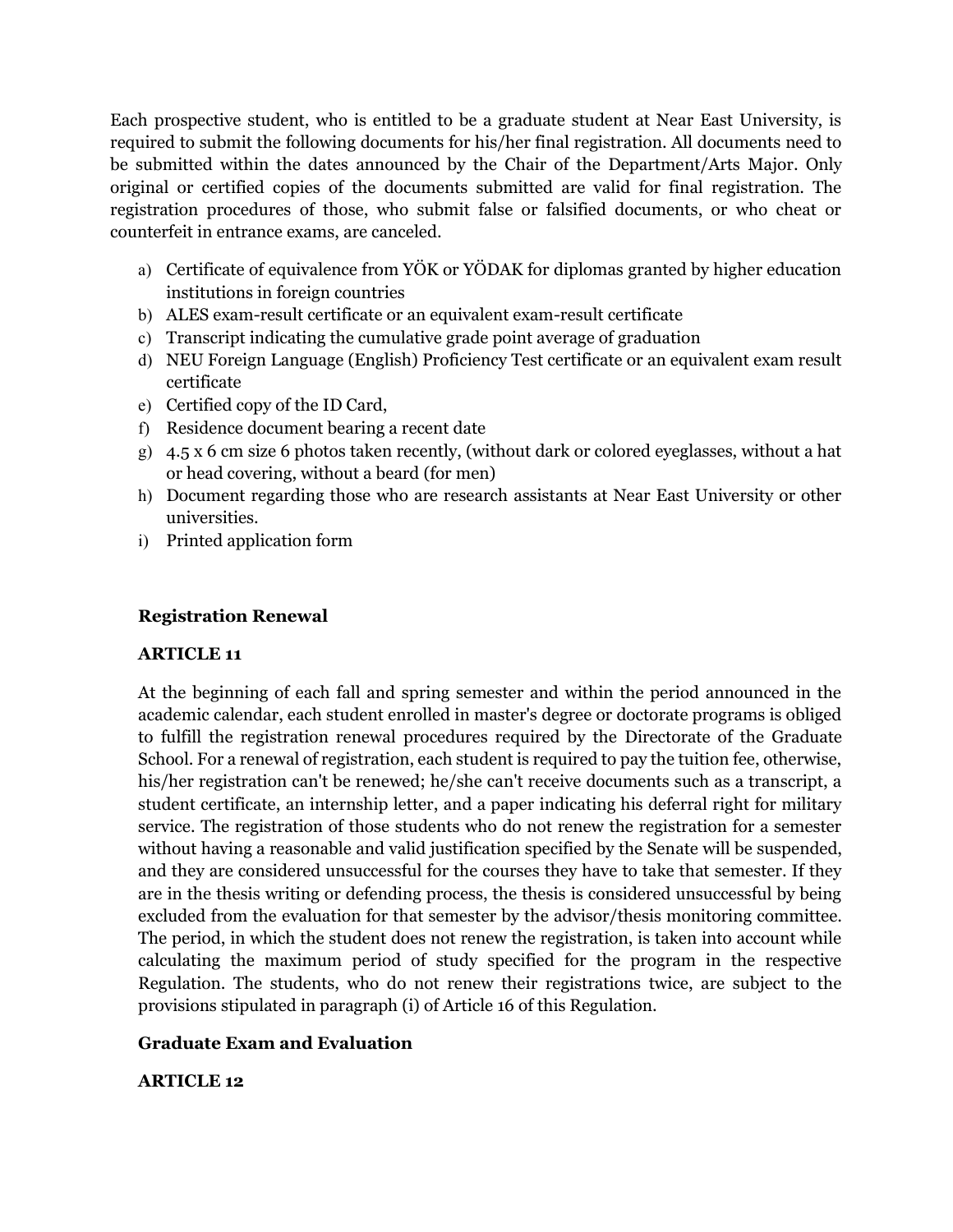The credit value of a graduate course is the sum of all the weekly theoretical hours and the credit equivalent of the weekly practical hours or laboratory hours. For the evaluation of the graduate courses, practices, and other activities, credit systems such as ECTS are put into practice. Students are required to attend 70% of the theoretical courses and 80% of the practices and/or other learning activities in order to take the exams. Upon the decision of the Board of the Directors of the Graduate School, graduate programs, weekly or termly course hours can be arranged on the basis of the total course hours obliged for each academic semester in accordance with the course content and method. The midterm exam success condition can also be sought upon the decision of the Academic Board of the Department / Arts Major. Internship periods and conditions are determined by the decision of the Academic Board of the Department / Arts Major.

## **Evaluation of Success in Courses**

## **ARTICLE 13**

The studies to be carried out and midterm exams to be held within the semesters and their contributions to the final exam are organized by the Academic Board of the Department/Arts Major and announced to the students at the beginning of each semester. The results of the mid-term exams and works done for each semester are taken into account and added to the final exam grade of the student. Final exams are evaluated over 100 (hundred) full points by the instructor or instructors of the course. The result of the exam is indicated with a letter grade by taking into consideration the score intervals given below. In order to be considered successful, master's degree students need to achieve at least 70 (seventy) points out of 100 (one hundred) points; while doctoral degree students need to achieve at least 80 (eighty) points out of 100 (one hundred) points. In order to graduate in master's and doctoral programs, the students' cumulative grade point average must be at least 80 (eighty) out of 100 (one hundred) or 3.00 (three) out of 4.00 (four). No make-up exams are held for graduate courses. If a student fails in a course, he/she can take it again within the maximum education period of study, or can take another course with an equivalent credit value, provided that it is not a mandatory course. Students can also repeat the courses they have already passed in order to increase their cumulative grade point average with the decision of the Academic Board of the Department/Arts Major.

| <b>Score intervals</b> | Grade     | <b>Coefficient</b> |
|------------------------|-----------|--------------------|
| 90-100                 | AA        | 4                  |
| 85-89                  | <b>BA</b> | 3.5                |
| 80-84                  | <b>BB</b> | 3                  |
| $75 - 79$              | CB.       | 2.5                |
| $70 - 74$              | CC        | $\overline{2}$     |
| 60-69                  | DC        | 1.5                |
| $50 - 59$              | DD        | 1                  |
| 49 and below           | FF        | O                  |

A letter grade is appraised for the scores by taking the following score intervals and coefficients into account in the line with the grading system.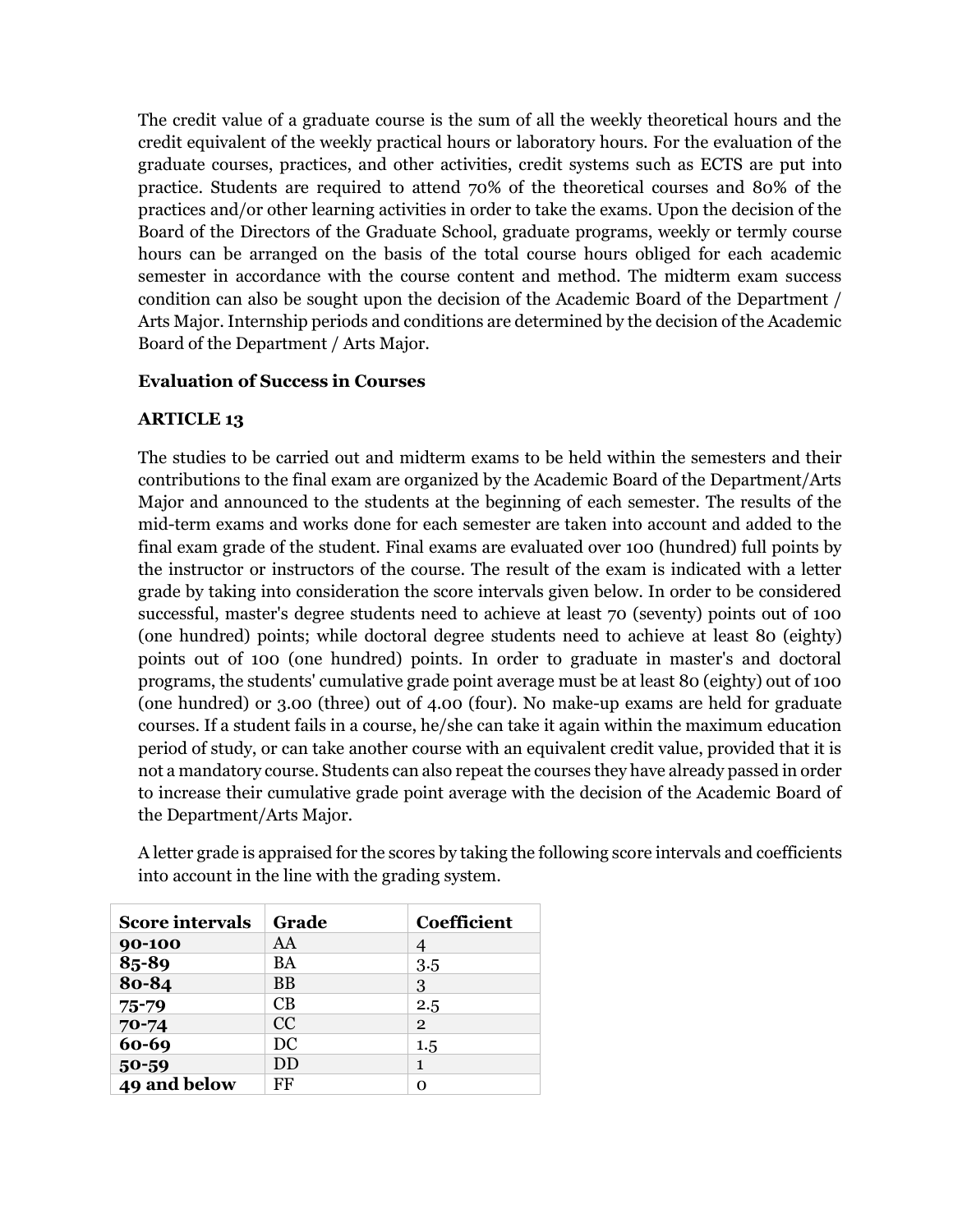If the European Credit Transfer System (ECTS) will be used; grading is done in the line with the grading table to be determined by the Academic Board of the respective Department/Arts Major. Attendance is compulsory. Students, who fail to fulfill the requirements of the course attendance and course practices are graded with NA (Non-attended) and lose the right of taking the exam/exams of the respective course/courses. While calculating the grade point average, grade NA is appraised as grade FF. Students, who sustain their thesis studies successfully are granted the grade S (satisfactory), those, who fail to sustain their thesis studies successfully, are granted the grade U (unsatisfactory); for doctorate education, this evaluation is carried out on the basis of the reports submitted by the Thesis Monitoring Committee, for master's education, this evaluation is grounded on the assessment of the thesis advisor. Courses in the fields of specialization are evaluated as S (satisfactory) or U (unsatisfactory) as well. Grade NA and grade S are not included in the cumulative grade point average. Grade (I) is appraised for a student, who fails to meet all the requirements of a course during the period reserved for that course. The student may be granted additional time and asked to fulfill the requirements of the course. In such cases, the student's end of semester grade of the relevant course remains as (I) in the student's transcript. The student is required to complete his/her missing course requirements and to receive a letter grade latest by the beginning of the next semester, otherwise, grade (I) is considered as (FF) or (U) accordingly to the type of the course. In transcripts prepared in foreign (English) language, the letters NA, S, U and I respectively correspond to the expressions "not attended", "satisfactory", "unsatisfactory" and incomplete.

## **Grade Point Averages**

## **ARTICLE 14**

Students' success at the end of the semester is determined by calculating their grade point averages at the end of each semester. The total credit point that a student obtains from a course is calculated by multiplying the credit value of the course with the coefficient of the course at the end of the semester. A student's semester grade point average is calculated through the division of the total credit points obtained from all the courses the student has taken in the concerned semester by the total credit values of those courses. The Grade Point Averages obtained in these calculations are expressed by rounding them off to the second digit after the decimal point. Semester grade point average is calculated by taking into account all course credits taken by the student since his/her admission to the program to complete the minimum credit load specified by regulation. The most recent grade granted for any repeated course is the grade to be taken into account while calculating the semester grade point average. Students, whose cumulative grade point average, which is the average of all the semesters, is over 3.50, are considered high honor students.

### **Evaluation of the Courses other than the Program Courses**

### **ARTICLE 15**

The Academic Board of the Department/Arts Major determines the terms and rules concerning the equivalence and acceptance of the courses received by a student in the Summer Term, as a special student, or in previous graduate programs. The deduction of the credits of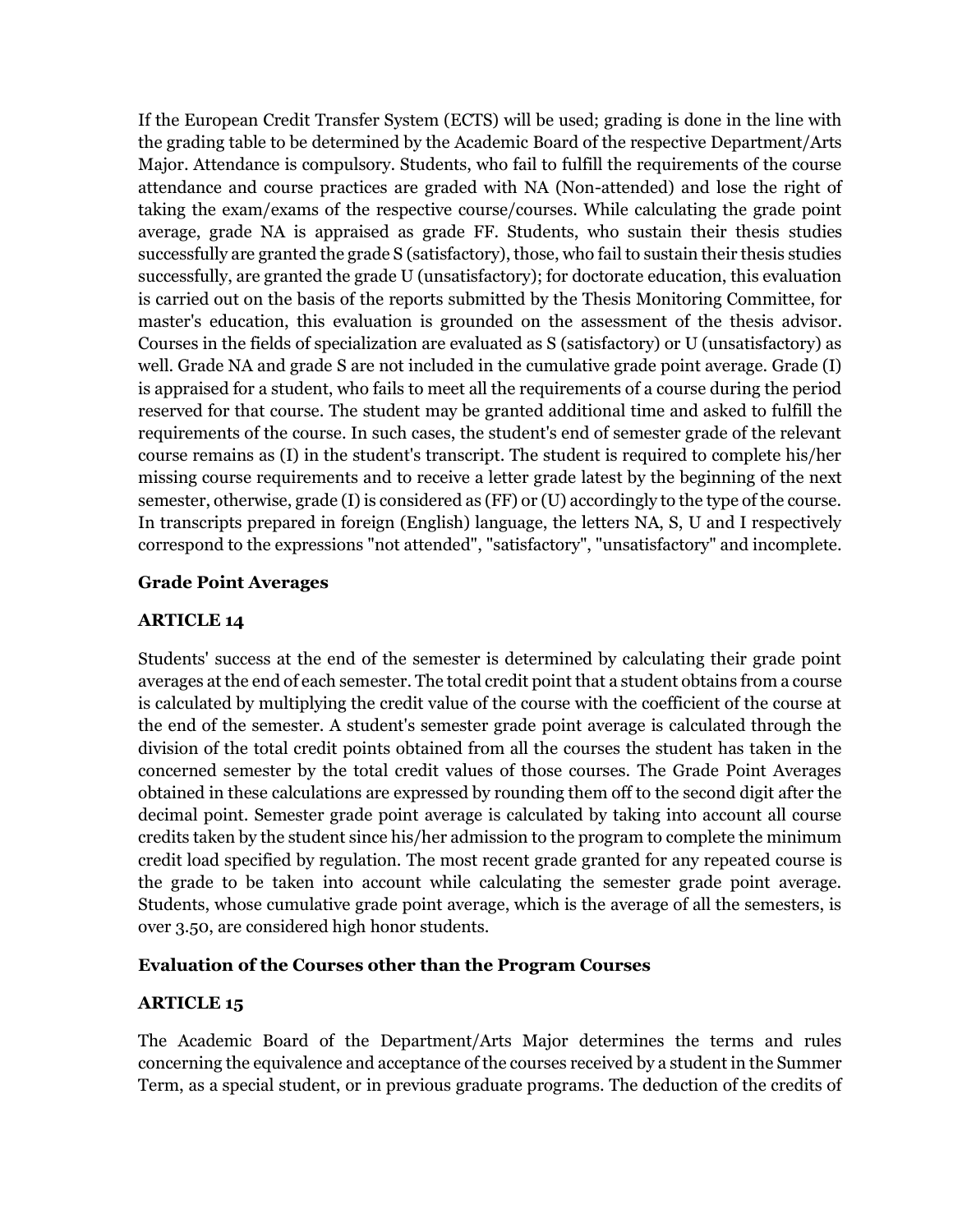these courses from the credit load required by the graduate program is subject to the terms and rules determined by the Academic Board of the Department/Arts Major.

# **Student Dismissal**

# **ARTICLE 16**

Students, who fit any of the following descriptions, are dismissed from the programs they are enrolled in:

- a) Students whose cumulative grade point average (CGPA) is less than 2.00 at the end of the second and any subsequent semesters,
- b) Students who fail to complete the minimum course load determined by the Chairs of Departments/Arts Majors in four semesters in a master's program with thesis, six semesters in a non-thesis master's program, and four semesters in a doctoral program,
- c) Doctoral students, who fail to fulfill the requirements for publication and fail to achieve success in YÖKDİL, YDS, e-YDS, KPDS, or ÜDS, or in the relevant foreign language exam,
- d) Doctoral students, who fail in the doctorate qualifying exam for the second time,
- e) Doctoral students whose thesis proposals are rejected three times,
- f) Students who have consecutively received an unsatisfactory (U) grade twice, or three times intermittently from the course related to the master's or doctoral thesis study or the field of specialty,
- g) Students whose theses are rejected by the jury,
- h) Students whose revised theses are not accepted by the jury,
- i) Students who fail to complete the program within the maximum period of study specified for the program,
- j) Students who have consecutively received an unsatisfactory (U) grade from the Thesis Monitoring Committee twice or three times intermittently,
- k) Students who do not renew their registration in the same program twice without having a justified and valid reason within the scope of the principles determined by the Senate,
- l) Doctoral students, who have applied for the doctorate program with a master's degree diploma and who have fulfilled the requirements but have not taken the qualifying exam until the end of the 8th semesters,

# **Graduation Requirements, Date, and Provisional Graduation Certificate**

- 1) Students are required to fulfill the success requirements stipulated in the respective provisions of this Regulation in order to be considered eligible for graduation from the graduate programs they enrolled in.
- 2) In order to be eligible for graduation, doctoral students, who enrolled in programs after 15 October 2019, are required to spend a specific time at the University throughout their doctorate education process. This specific time has been determined as at least 200 (two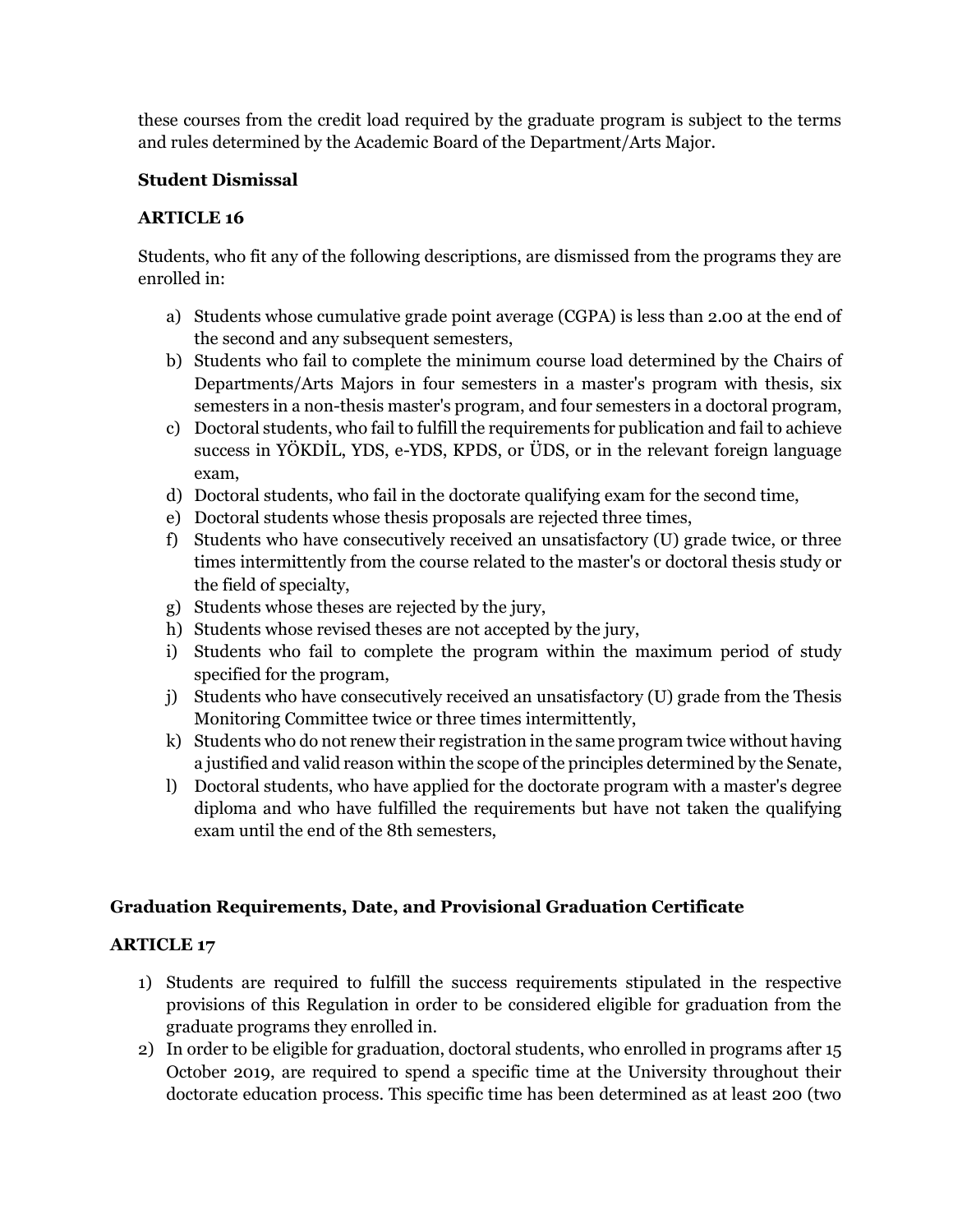hundred) days for programs on Social Sciences, at least 300 (three hundred) days for programs on Engineering, Basic Sciences, Physical Education and Sports Sciences, and programs on other sciences, and at least 400 days for programs on Health Sciences. Doctoral students enrolled in the programs before the date mentioned above are exempted from this requirement.

- 3) In Master's and Doctorate programs with thesis, the date of graduation is the date of the thesis defense exam, provided that the following requirements are met:
	- a) In Master's programs with a thesis, the signed copy of the thesis is submitted to the respective Department/Arts Major.
	- b) In doctoral programs, the signed copy of the thesis is submitted to the respective Department/Arts Major by the jury.
- 4) In non-thesis Master's programs, the graduation date is the date of the approval the student's homework mark and the announcement of the letter grades for the concerned semester or Summer School as indicated in the academic calendar. For those, who graduate after the correction of an erroneous grade and/or the conversion of the grade "I" to a letter grade, the graduation date is the date on which the letter grade is finalized.
- 5) Upon request, a provisional certificate of graduation is issued as a substitute diploma for the students who are deemed eligible for graduation. A provisional graduation certificate is valid until the date on which the graduation diploma will be conferred.

### **THIRD PART**

#### **MASTER'S DEGREE PROGRAMS**

- a) Master's programs are carried out in two modes, namely with or without a thesis. In which Department/Arts Major and how these programs are going to be carried on are determined upon the proposal of the respective Department/Arts Major and the decision of the Board of Directors of the Institute and approval of the Senate.
- b) Transfer between thesis and non-thesis mater's programs is subject to the permission given by the Academic Boards of the respective Departments/Arts Majors. Students are required to complete additional credits in order to be eligible for transfer from the master's program with thesis to the program without thesis. Those, who want to be transferred from a non-thesis master's program to a master's program with thesis, are required to fulfill the foreign language requirements specified in this Regulation. In both cases, conditional not exceeding the maximum study period, the student is given an additional 2 (two) semesters to complete the procedures of the programs he / she is transferred and to fulfill the other required conditions. In order to transfer from one of these programs to the other one, the Academic Board of the respective Department/Arts Major may set a grade point average threshold. Applications regarding the transfer between thesis and non-thesis master's programs should be made latest by the end of the fourth semester. Transfer between thesis and non-thesis master's programs can only be realized for solely once.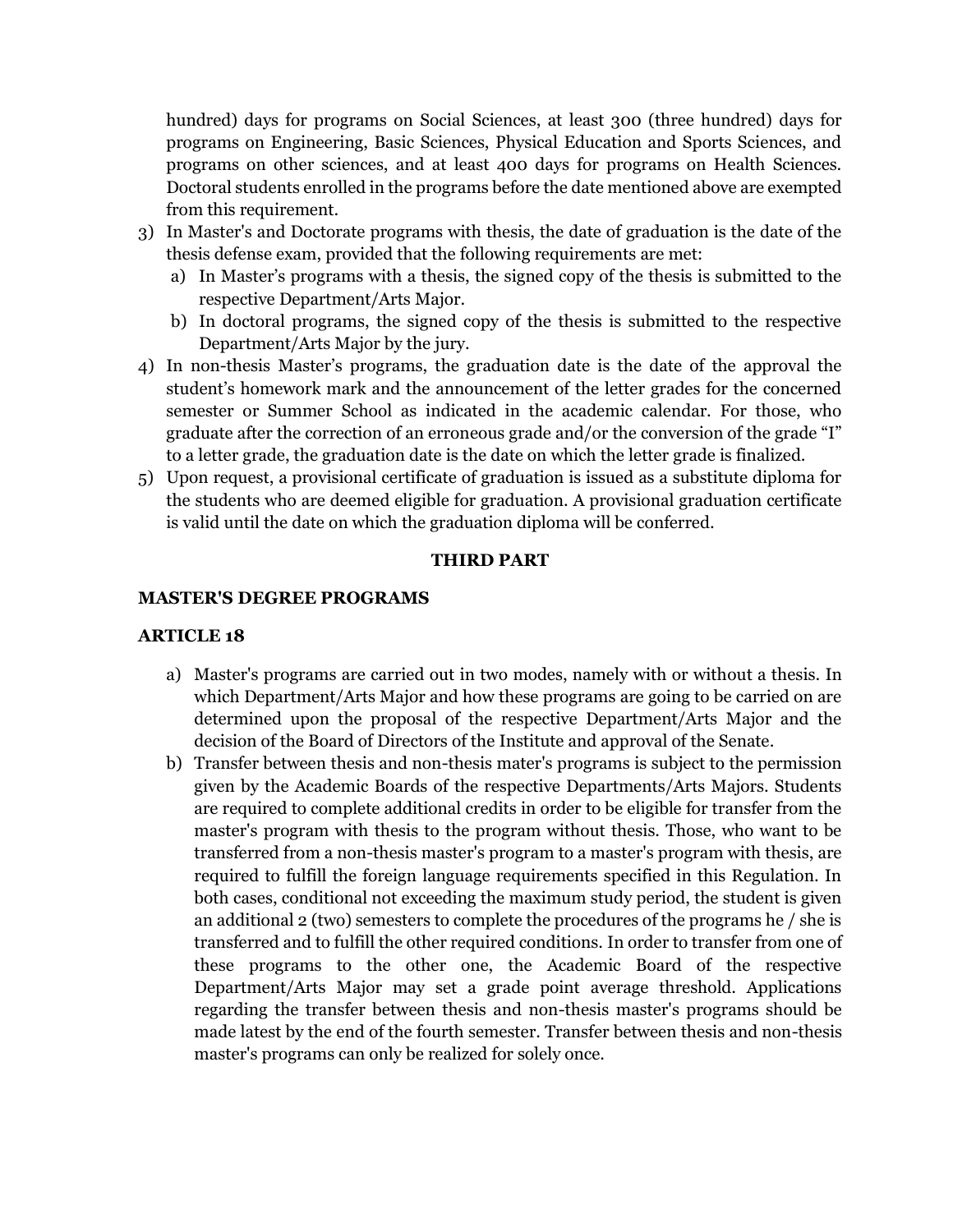#### **MASTER'S PROGRAM WITH THESIS**

#### **Aim and Scope**

### **ARTICLE 19**

The aim of a thesis Master program is to provide students with the ability to access, collect, interpret and evaluate information by conducting scientific research. A thesis Master's program is comprised of at least seven courses conditional on not being less than twenty-one credits in total, one seminar course and a thesis study. Seminar course and thesis study do not have credit and they are evaluated either satisfactory (S) or unsatisfactory (U). The thesis Master program for one education-teaching period is conditional on not being less than 60 ECTS credits, comprised of at least eight courses including the seminar course, and at least 120 ECTS credits including the thesis study. At most two of the courses that the student will take can be selected from undergraduate courses conditional on not having been taken during the undergraduate education. Moreover, upon the decision of the Academic Board of the Department / Arts Major of the Graduate School, these courses can be selected amongst the courses given by other higher education institutions as well. The Academic Board of the respective Department/Arts Major may decide to open interdisciplinary compulsory or elective integrated courses.

### **Duration**

### **Article 20**

The duration of the Master's program with thesis is at least three semesters, starting from the period in which the courses for the registered program are given, and it should be completed in at most six semesters. Students, who start their thesis studies in the third semester, can complete the master's program with thesis before the maximum study period. Upon the approval of the Academic Board of the Department/Arts Major of the Graduate School, the student, who completed his/her credit courses and seminar course in the first three semesters but not able to defend the thesis as he/she couldn't complete his/her thesis study at the end of six semesters, may be granted at most two additional semesters to defend his/her thesis at the presence of the jury.

## **Appointing and Changing a Thesis Advisor**

### **ARTICLE 21**

In the master's program with thesis, the Chair of the Department/Arts Major of the Institute determines the thesis advisor for each student until the end of the first semester at the latest. The thesis advisor is recommended from among the faculty members of the Department/Arts Major or the faculty members from other Departments/Art Majors or other higher education institutions. The proposal regarding the appointment of the thesis advisor is finalized after the approval of the Academic Board of the respective Department/Arts Major. In case of a qualifying study requiring more than one thesis advisor, a co-advisor may be appointed. In the appointment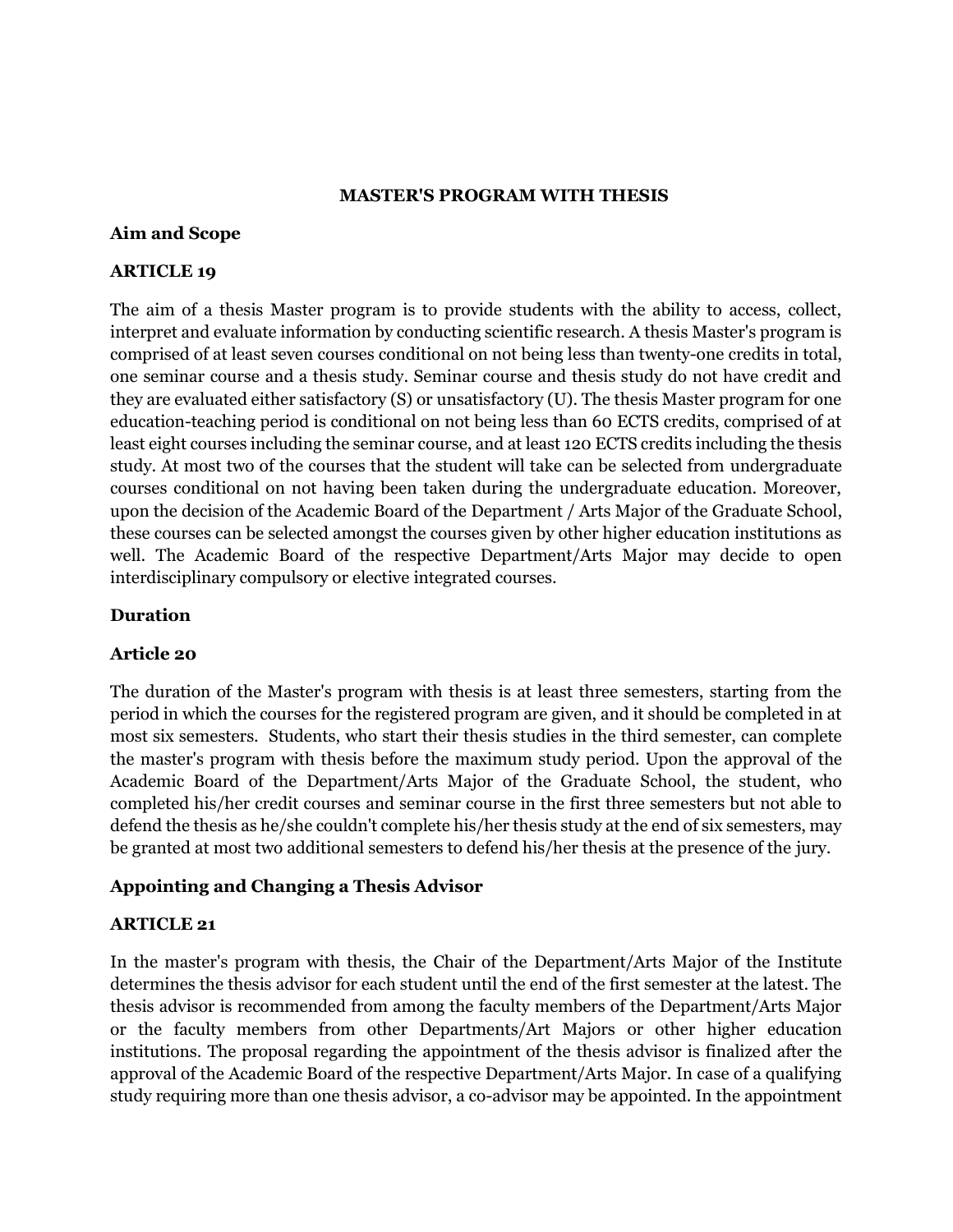of the advisor, the number of graduate students for per advisor is determined by taking into account the specifications of the Department/Arts Major of the Graduate School. In addition to all other academic and administrative burdens and duties, the advisor can open a non-credit course called "Course for the Field of Specialization" for his/her students each semester starting from the beginning of the semester that follows the acceptance of the thesis project by the Academic Board of the Department/Arts Major. Every student is obliged to take the "course for the field of specialization" that opened. The principles regarding the course in the field of specialization are determined and implemented by the Academic Board of the Department/Arts Major. The conditions for changing the thesis advisor and co-advisor are determined by the respective Academic Board of the Department/Arts Major.

## **Finalization of the Master Thesis**

## **ARTICLE 22**

A student in Master's program with thesis is required to write down his/her thesis in compliance with the writing rules determined by the Board of the Graduate School, and defend the thesis orally before the thesis jury. The Thesis Study Similarity and Plagiarism Report is required to be included in the copies of all master's theses that delivered to the jury members prior to the thesis defense exam, and in the printed and electronic copies submitted to the Chair of the Department/Arts Major during the graduation process. The plagiarism report should be acquired through TURNITIN plagiarism detection program. For this purpose, only the cover page, introduction, main sections, and conclusion sections of the thesis should be uploaded to the TURNITIN program as a single file, and before scanning, filtering options should be set to "exclude bibliography", "exclude/include citations" and "limit match size to 5 words". In order not to consider the thesis as plagiarism, the similarity rate in the plagiarism report acquired through TURITIN is required not to exceed 15% when citations excluded, and 30% when citations included. The theses with a similarity index exceeding these rates can't be defended in the presence of a jury. The student, whose thesis deemed defendable, is required to submit the report, which he/she received from the relevant ethics committee before commencing his/her research study, to the jury members, and present this report in the annex section of his/her thesis. However, thesis studies, which are approved by the advisor and do not require an ethics committee report, are not subject to this rule. Master thesis jury members are appointed with the approval of the Academic Board of the Department/Arts Major. The jury consists of at least 3 (three) at most 5 (five) members, including the student's thesis advisor, at least one faculty member from another Department within the University or from another higher education institution. If a master's thesis jury is comprised of three members, the co-advisor, if any, cannot be a jury member. Jury members prepare their personal reports and convene at most in one month, following the submission date of the thesis, and call the student to appear before the jury for thesis defense. The thesis defense is comprised of the presentation of the thesis which is followed by a question and answer session. It takes 45- 90 minutes and is open to the audience. After the completion of the thesis defense, jury members decide on, in absence of audience and on the basis of absolute majority, whether the result is "acceptance", "rejection" or "revision" of the thesis. This decision is reported by the Chair of the Jury within three days following the thesis examination to the Chair of the Department / Arts Major. Students, whose theses are rejected, are dismissed from the program. Students who get a revision decision on their thesis must defend the revised thesis once again before the same jury at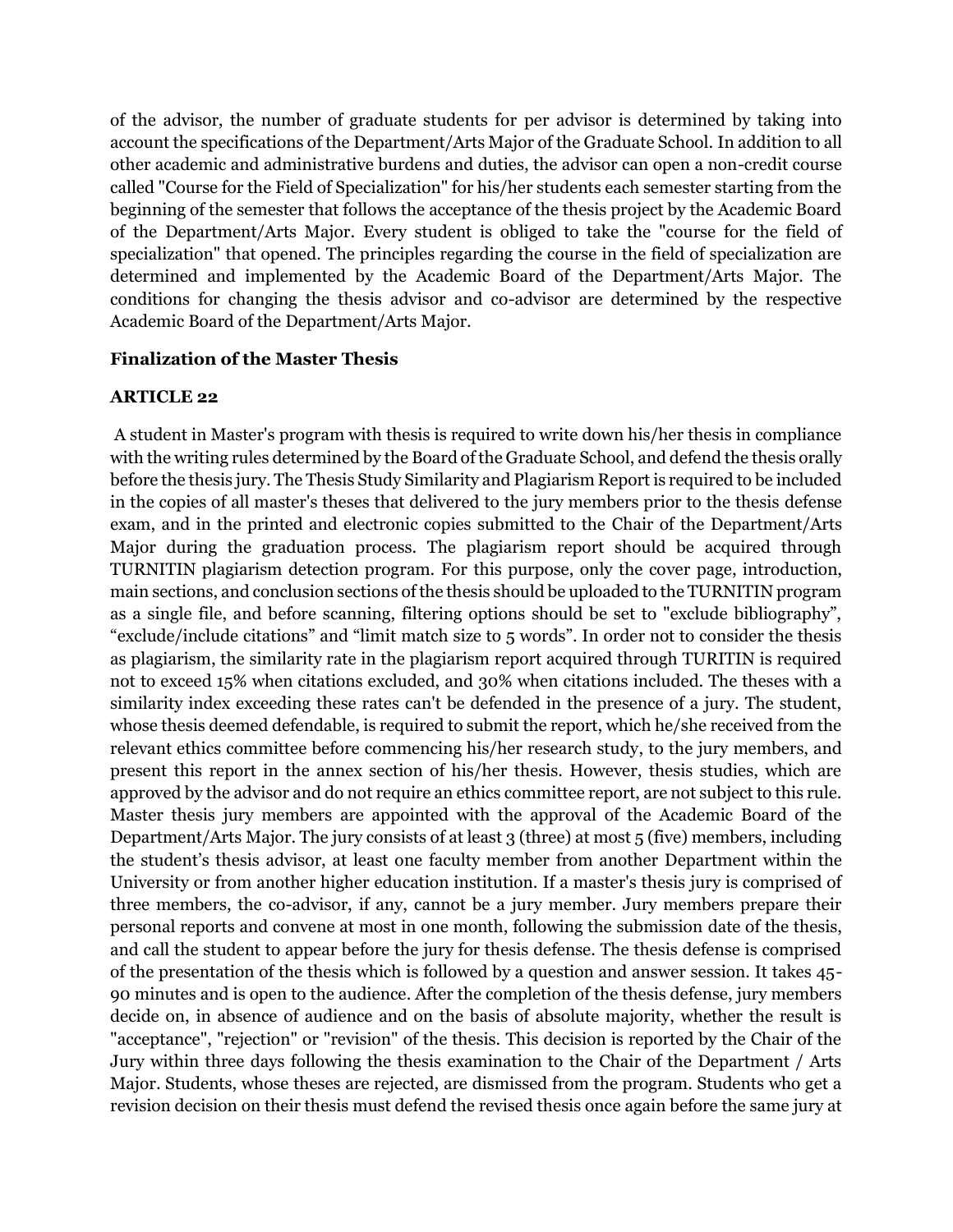most within three months. Students whose theses are rejected in this defense are also dismissed from the program by the Institute upon the notification of the Chair of the Department/Arts Major. Upon the requisition of a student whose thesis is rejected, conditional on fulfilling the credit load of the non-thesis Master program, project writing, and similar requirements, a nonthesis Master degree diploma is awarded to the student.

### **Master's Degree Diploma**

#### **ARTICLE 23**

Conditional on being successful in the thesis defense and satisfying the other conditions, a student is required to submit a bound copy, a CD, or a similar digital copy of the master thesis, of which format has been deemed appropriate by the Chair of the Department/Arts Major. Following the approval of the Graduate School, the master thesis is opened for the signature of the Director of the Graduate School. The student, who submits the approved and signed copy of the master thesis to NEU Grand Library and brings the document of receipt to the Institute within one month from the date of the thesis defense exam, is entitled to a Master Degree Diploma. The approved name of the program followed by the student at the Department/Arts Major of the Institute and the professional title, if any, are stated in the Doctoral Degree Diploma.

#### **MASTER'S PROGRAM WITHOUT THESIS**

### **Aim and Scope**

### **ARTICLE 24**

The aim of the non-thesis master's programs is to provide the students with comprehensive information on professional subjects and teach them how to use the available information in practice. Non-thesis Master programs are comprised of thirty credits and at least ten courses with a term project course, conditional on not being less than 90 (ninety) ECTS credits. The scope and conditions of the term project are determined by the Academic Board of the relevant Department/Arts Major. The term project does not have any credit and is evaluated as either "satisfactory" or "unsatisfactory". Students must register in the semester, in which the term project course is taken, and submit a written report at the end of the semester. A qualification exam can also be held with the decision of the Academic Board of the respective Department/Arts Major. At most three of the courses that the student takes may be selected amongst the undergraduate courses, conditional on not being taken during the undergraduate education. Special conditions may be set for admission to the non-thesis master's program by the decision of the Academic Board of the relevant Department / Arts Major.

### **Duration**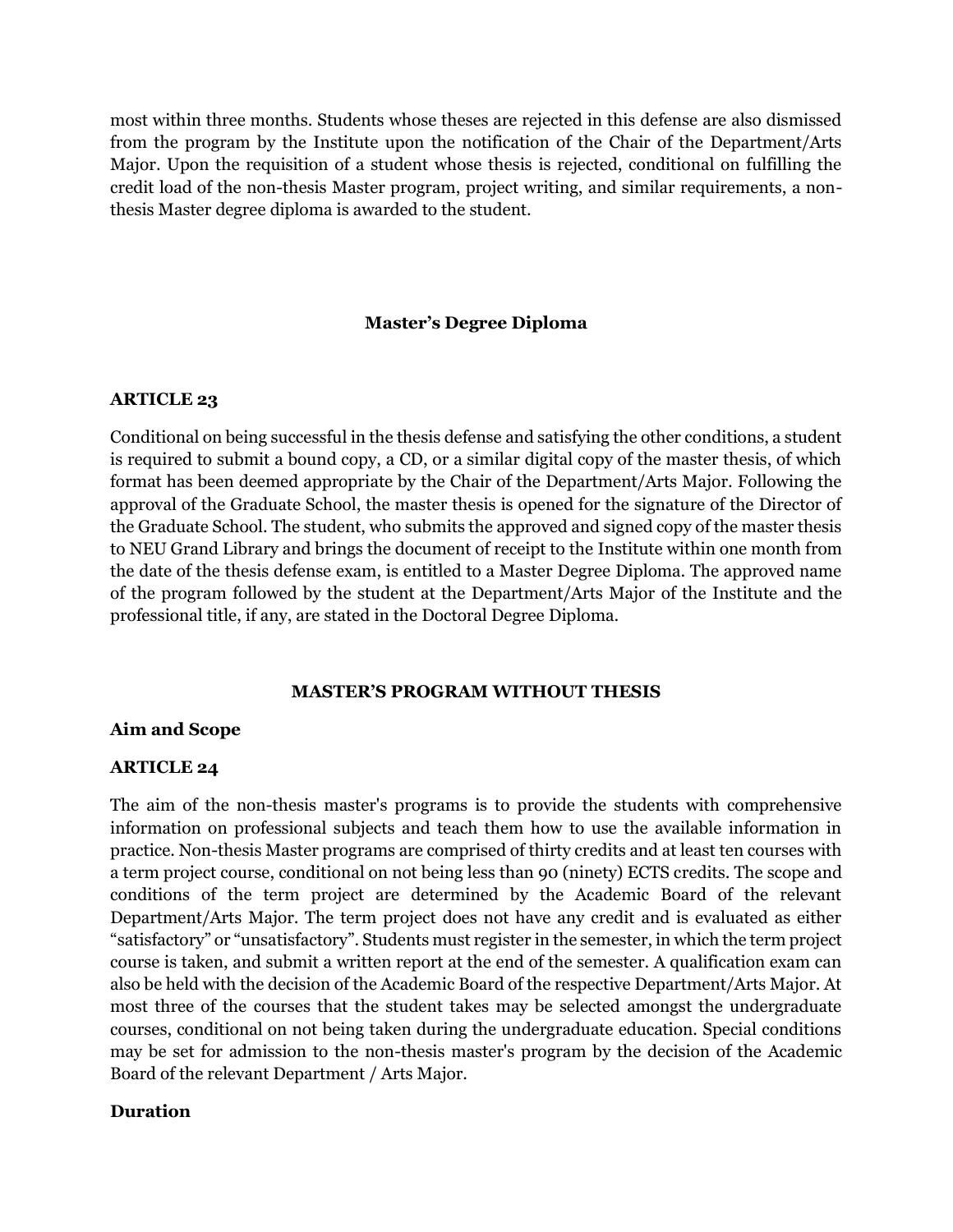## **ARTICLE 25**

The duration to complete the non-thesis master's program is at least three semesters and at most eight semesters. Conditional on not to be earlier than minimum study period, the students, who fail to be successful, can be dismissed from the Institute before this period in the line with the provisions set by this Regulation.

## **Appointment of the advisor**

#### ARTICLE 26

In the non-thesis Master programs, for each student, the Chair of the Department/Arts Major of the Institute determines, latest at the end of the first semester, a faculty member to provide the student with counseling during the course selection and the execution of the semester project. Appointment of the advisor is finalized with the approval of the Academic Board of the relevant Department/Arts Major. In the appointment of the advisor, the number of graduate students for per advisor is determined by taking into account the specifications of the Department/Arts Major of the Graduate School.

### **Non-thesis Master Diploma**

### **ARTICLE 27**

The non-thesis Master diploma is awarded to students who complete the credited courses and the term project successfully. The approved name of the program followed by the student at the Department/Arts Major of the Institute and the professional title, if any, are stated in the Nonthesis Master Diploma.

### **PART FOUR**

### **DOCTORAL PROGRAMS**

#### **Aim and Scope**

#### **ARTICLE 28**

The aim of the doctoral program is to provide students with the ability to determine the required steps to conduct research independently, to interpret and analyze scientific events with a broad and deep perspective, and the required qualifications in order to achieve new syntheses. The thesis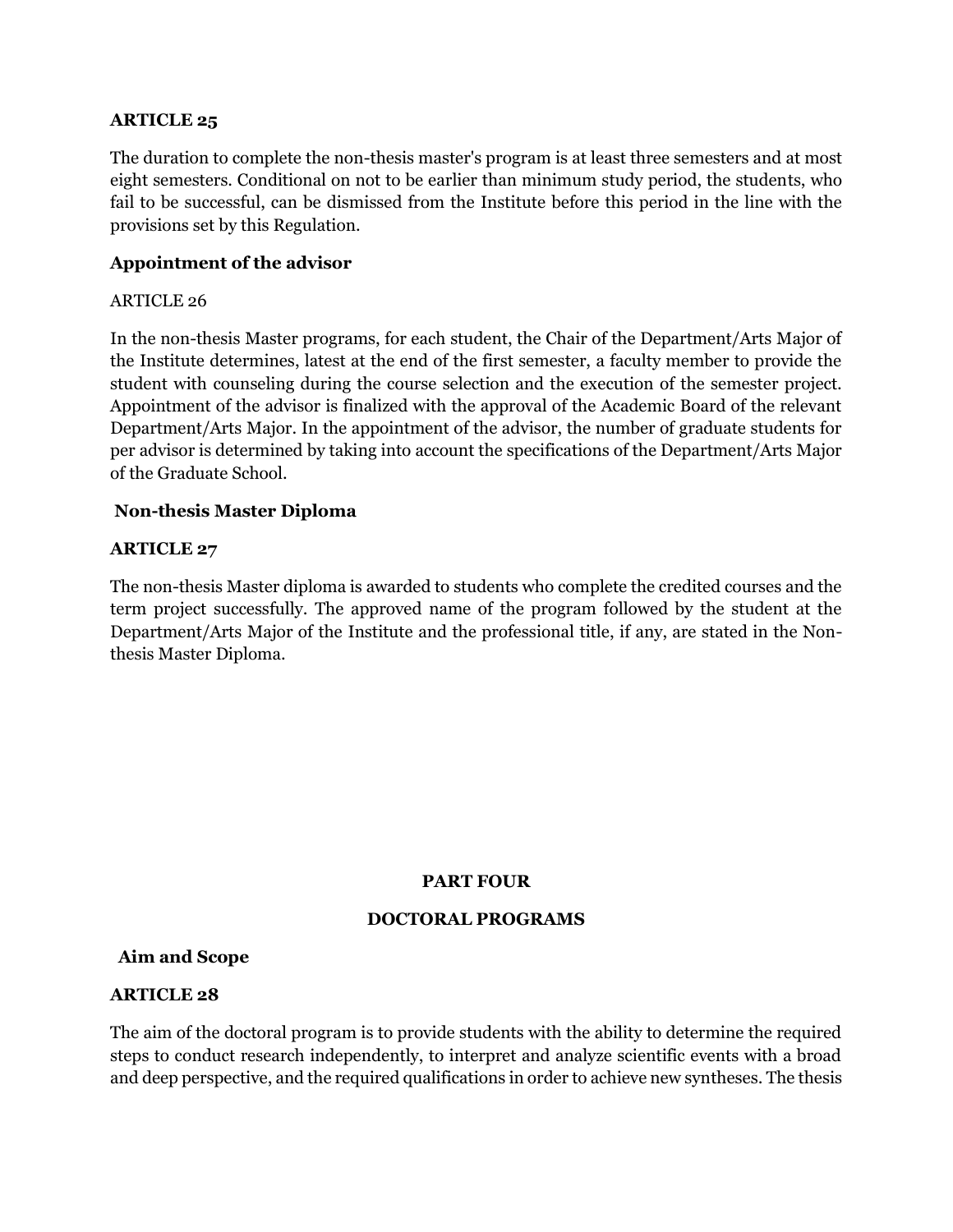to be prepared at the end of doctoral study is expected to meet at least one of the following qualifications:

- a) Bringing innovation to science.
- b) Developing a new scientific method.
- c) Applying a known method to a new field.

Conditional on not being less than at least 60 ECTS credits per semester, doctoral programs for students, who are accepted with a Master's degree, comprise at least 400 ECTS credits in total including at least seven courses totaling to 21 local credits, a seminar course, a qualification exam, a thesis proposal and a thesis study. Upon the decision of the Institute Academic Board of the respective Department/Arts Major, doctoral program courses can be selected among courses given in other higher education institutions as well. The Academic Board of the Department/Arts Major may decide to open interdisciplinary compulsory or elective integrated courses. Course changes and course additions can be made within the first two weeks of each semester. Undergraduate courses are not accounted for course load and the doctoral credits. Doctoral programs can also be organized as domestic and international integrated doctoral programs. The application procedures and principles of these programs are determined by the decision of the Near East University Senate.

## **Duration**

### **ARTICLE 29**

- a) The duration of completing a Doctoral program, excluding the time spent on scientific preparation and regardless of which semester the student has registered for, is at least eight semesters and at most twelve semesters starting from the period in which courses related to the registered program are given. For TRNC and International students, the duration to complete the doctoral program is at least six semesters.
- b) The maximum time allowed to successfully complete the credit courses required by the doctoral program is four semesters. Students who could not complete the credited courses successfully within this period or could not reach the minimum cumulative grade point average stipulated by this Regulation are dismissed from the Graduate School.
- **c)** The student, who completes the credited courses successfully and passes the qualifying exam but not able to defend the thesis as he/she couldn't complete his/her thesis study at the end of eight semesters as defined in paragraph (a) of this article, may be given at most four additional semesters to defend his/her thesis at the presence of the jury upon the decision of the respective thesis advisor and/or the Institute Academic Board of the Department/Arts Major.

### **Appointing and Changing the Thesis Advisor**

### **ARTICLE 30**

By taking into account the student's scientific activities, the field he/she wants to work in, and his/her choice regarding the thesis advisor, the Chair of the Department/Arts Major determines a thesis advisor for each student. The proposal regarding the appointment of the thesis advisor is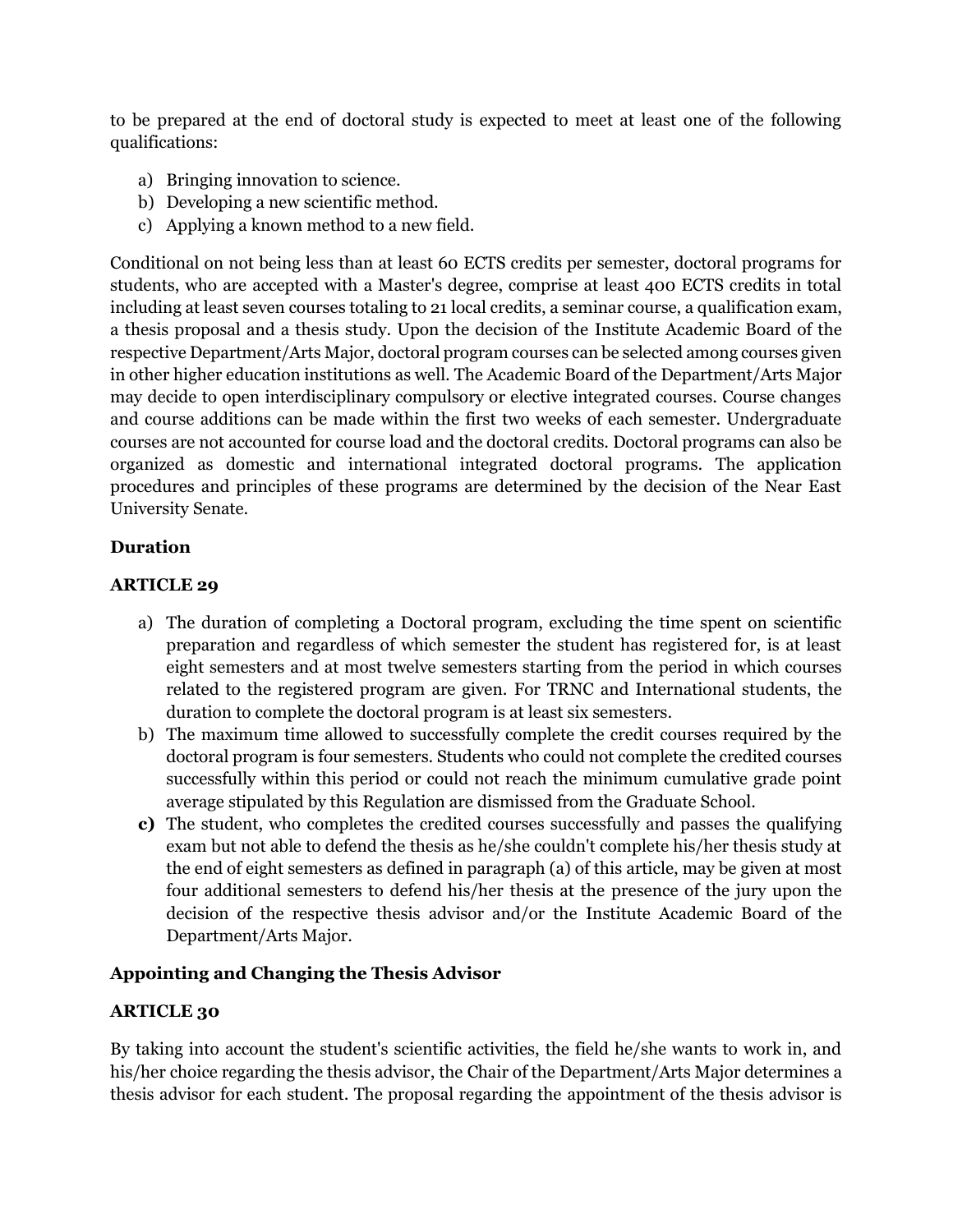finalized by the approval of the Academic Board of the Department/Arts Major. However, it is mandatory to appoint the thesis advisor latest by the end of the first semester. In case of a qualifying study requiring more than one thesis advisor, a co-advisor may be appointed. In the appointment of the thesis advisor, the number of graduate students for per advisor is determined by the Academic Board of the Department/Arts Major by taking into account the specifications of the Department/Arts Major of the Graduate School.

Except for very special cases, thesis advisors are selected from among the lecturers who teach in the Departments/Arts Majors of the Graduate Education School at our University. The conditions for changing the thesis advisor and co-advisor are determined by the Boards of Directors of the Graduate School.

## **Qualifying Exam**

# **ARTICLE 31**

The aim of the qualifying exam is to measure whether a student has the ability to conduct profound scientific research on basic subjects, and concepts concerning his/her doctoral thesis study. A student may take at most two qualifying exams per year between the dates specified in the academic calendar. The date and time of the qualifying exam are announced by the Chair of the respective Department/Arts Major. Students, who successfully complete their credits and seminar(s), fulfill the foreign language condition, the condition of publication, or presenting a paper in scientific meetings, and the other conditions to be determined by the Board of Directors of the Graduate School, can take the qualifying exam. Every student, who is accepted to a doctoral degree program, must take the qualifying exam by the end of the eighth semester at the latest. Qualifying exams are arranged and carried out by the Doctoral Qualifying Committee consisting of five members who are determined by the Chair of the Department/Arts Major and approved by the Academic Board of the respective Department/Arts Major. The Doctoral Qualifying Committee consists of five faculty members, including the thesis advisor, and at least two members from a higher education institution other than the one they are affiliated with. Besides, on conditional that one of them is from a higher education institution other than the University, two substitute members are determined. The term of office of the Committee is one year. In order to take the doctoral qualifying exam, it is obligatory to fulfill one of the foreign language conditions indicated in the Paragraph (b) of Article 8 that specifies the exemption. Doctoral students, who fail to meet the foreign language exam requirements specified in Paragraph (b) Article 8, are provided with a maximum period of one calendar year. Doctoral students, who fail to be successful in the specified exam at the end of this period, are dismissed from the Doctoral degree program. The qualifying exam has two parts, written and oral. The Doctoral Qualifying Committee evaluates the recommendations of the exam jury and the success of the student in written and oral parts of the exam, and decides on the basis of absolute majority whether the student is "successful" or "unsuccessful". This decision is reported to the Chair of the respective Department/Arts Major within three days following the qualifying exam. The Board of Directors of the Institute can determine the way the qualifying exams are conducted and the conditions for exam evaluation. The student, who fails in the qualifying exam, can take the exam again in the next qualifying exam period. The student, who fails in this exam again, is dismissed from the doctoral program.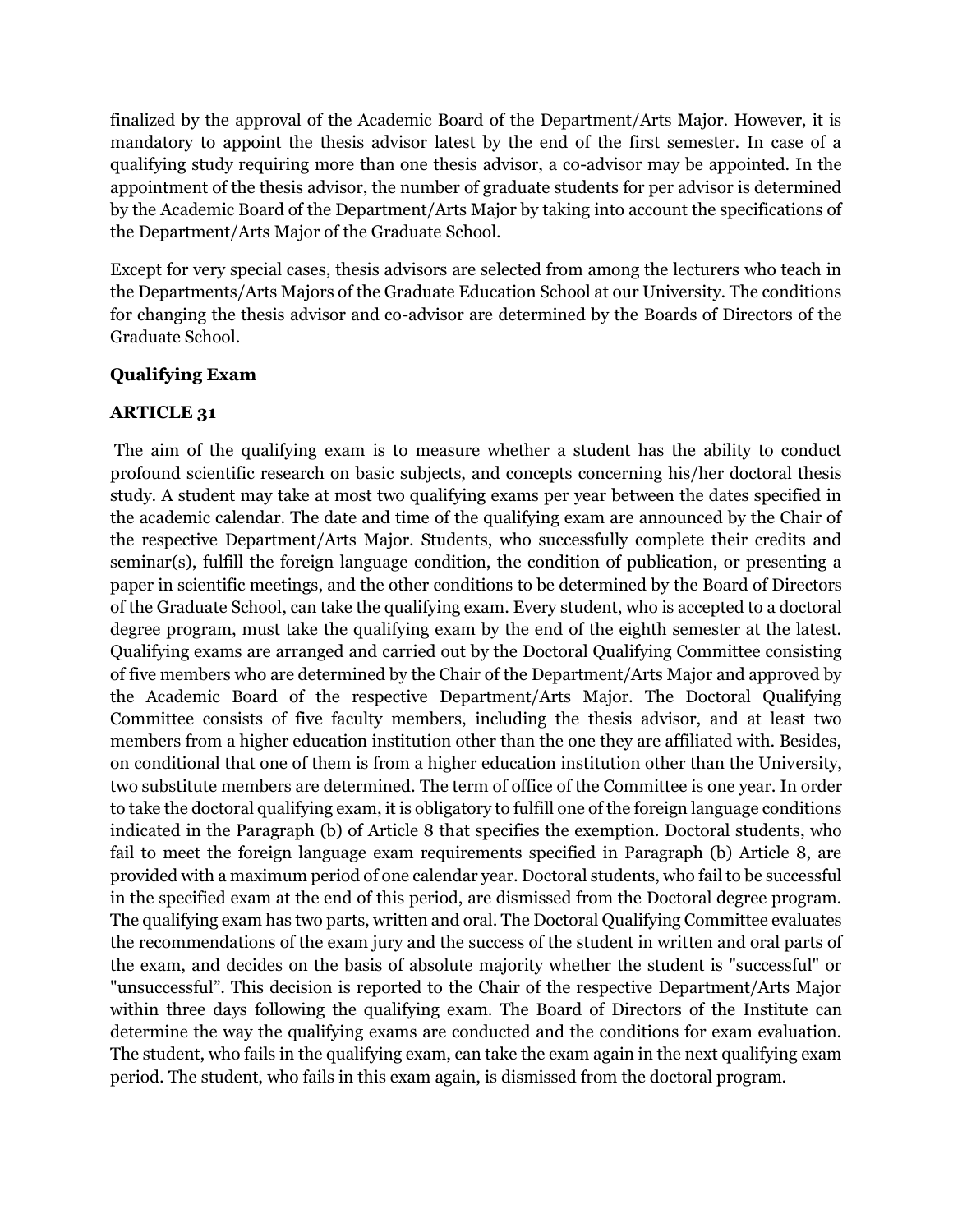### **Doctoral Thesis Monitoring Committee**

#### **ARTICLE 32**

For students, who are deemed "successful" in doctoral qualifying exam, a Doctoral Thesis Monitoring Committee is formed within two months upon the recommendation of the Chair of the Department/Arts Major and with the approval of the Academic Board of the Department/Arts Major. The Thesis Monitoring Committee is comprised of three faculty members. In Addition to the thesis advisor, the committee includes one member from inside and one from outside of the relevant Department/Arts Major. While determining the members of the Committee, especially for interdisciplinary thesis studies, special attention is attached to assigning faculty members involved in the relevant discipline. If any, the co-advisor may also attend the Committee meetings. Committee members may be replaced upon the recommendation of the Chair of the respective Department/Arts Major and approval of the Academic Board of the Department/Arts Major.

#### **Doctoral Thesis Study**

#### **ARTICLE 33**

Within at least six months, the student, who achieves success in the doctoral qualifying exam, orally defends his/her thesis proposal, which consists of the objective, the method, and the work plan of the thesis, before the thesis monitoring committee. The student is required to deliver a written report regarding the thesis proposal to the committee members at least 15 (fifteen) days before the thesis proposal defense. The Thesis Monitoring Committee decides, based on absolute majority, whether the thesis proposal is accepted or rejected. This decision is reported to the Academic Board of the relevant Department/Arts Major by the Chair of the Department/Arts Major of the Institute within three days following the defense of the thesis proposal. The student, whose thesis proposal is rejected, has the right to ask for a new thesis advisor and/or a new thesis topic. In this case, a new thesis monitoring committee may be appointed. The student, who wants to continue the program with the same advisor, is required to defend his/her thesis proposal within three months, and the student whose thesis advisor and thesis subject has been changed is required to defend his/her thesis proposal within six months. For the students whose thesis proposals are accepted, the Thesis Monitoring Committee meets at least twice a year; at least once between January and June, and once between July and December. The student submits a written report to the committee members at least one month before the meeting. The report consists of a summary of the work that has been carried out so far and the work plan for the next semester. The committee evaluates the thesis study as "satisfactory" or "unsatisfactory". The doctoral degree student, who produces an original article from his/her thesis project and achieves to have it published in a journal scanned by the citation indexes such as SCI (Science Citation Index), SCI-Expanded (Science Citation Index Expanded), SSCI (Social Sciences Citation Index), or AHCI (Arts and Humanities Citation Index), or presents the document either indicating that the article will be published, or showing that the DOI (Digital Object Identifier) number has been received, is entitled to enter the thesis defense. However, the Law program, where the medium of instruction is Turkish, is not subjected to this condition. Instead, the doctoral student is required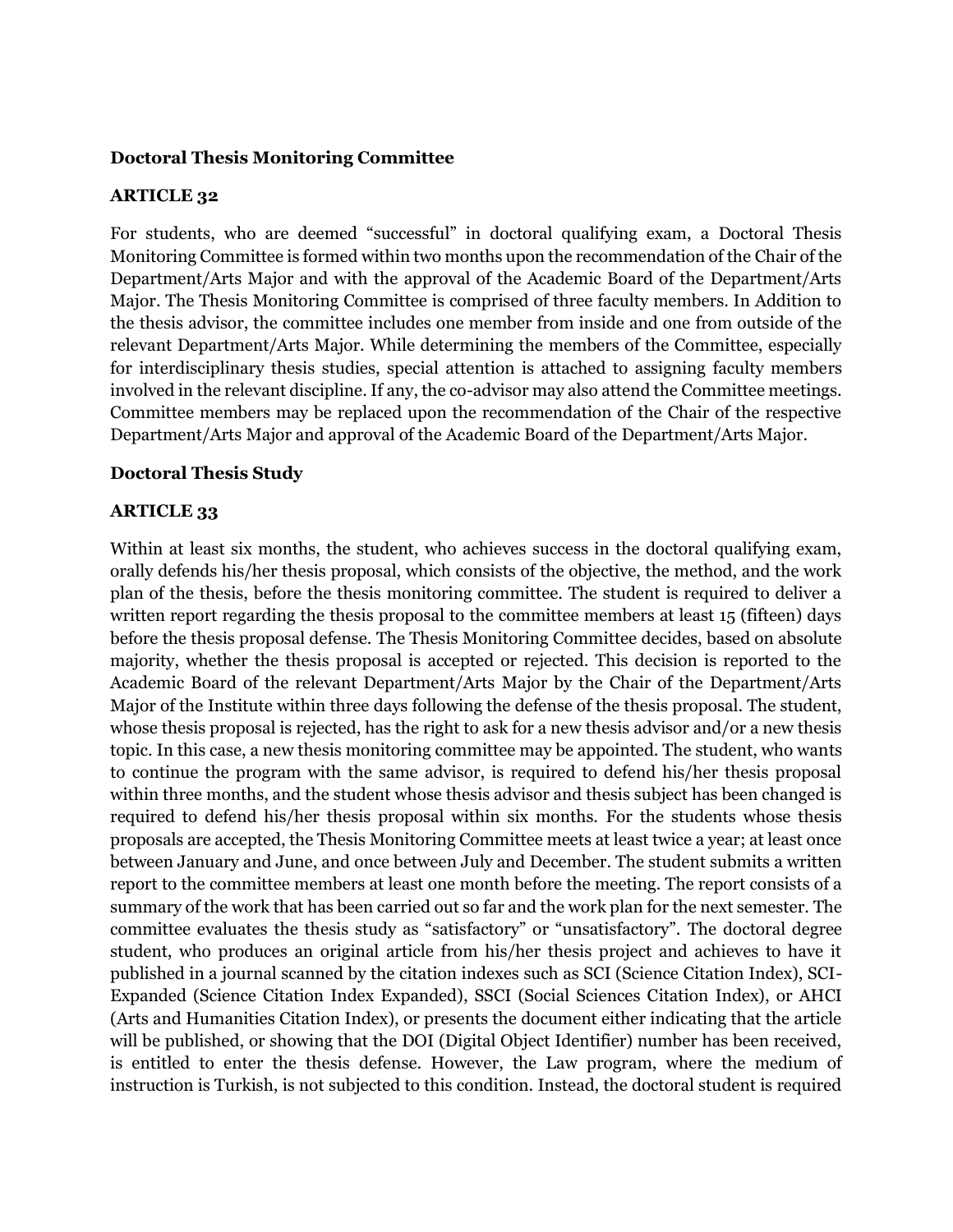to have at least two articles concerning his/her thesis published in journals determined by the Inter-University Academic Coordination Council by considering similar applications in Turkey.

# **Finalization of the Doctoral Thesis**

# **ARTICLE 34**

A student in the Doctoral degree program is required to write down his/her thesis in compliance with the writing rules determined by the Board of Directors of the Graduate School, and defend the thesis orally before the thesis jury. For all graduate theses conducted in the Departments/Arts Major of the Graduate School, the Thesis Study Similarity and Plagiarism Report is required to be included not only in the copies of the theses delivered to the jury members prior to the thesis defense exam but also in printed and electronic copies submitted to the Institute at the stage of graduation. The plagiarism report should be acquired through TURNITIN plagiarism detection program. For this purpose, only the cover page, introduction, main sections, and conclusion sections of the thesis should be uploaded to the TURNITIN program as a single file, and before scanning, filtering options should be set to "exclude bibliography", "exclude/include citations" and "limit match size to 5 words".

In order not to consider the thesis as plagiarism, the similarity rate in the plagiarism report acquired through TURITIN is required not to exceed at most 15% when citations excluded, and at most 30% when citations included. The theses with a similarity index exceeding these rates can't be defended before a jury. Before commencing his/her research study, the student, whose thesis deemed defendable, is required to submit the report, which he/she received from the relevant ethics committee, to the jury members, and present this report in the annex section of his/her thesis. However, thesis studies, which are approved by the thesis advisor and do not require an ethics committee report, are not subject to this rule. Doctoral thesis jury members are appointed with the recommendation of the Chair of the respective Department/Arts Major of the Graduate School, and with the approval of the Academic Board of the Department/Arts Major. The doctoral thesis jury is appointed with the recommendation of the Chair of the relevant Department/Arts Major and the approval of the Academic Board of the Department /Arts Major. The jury consists of five members, three of whom are faculty members of the student's thesis monitoring committee, and the other two are faculty members from different higher education institutions. The jury members prepare their personal reports and send them to the Chair of the Department/Arts Major within one month at the latest from the date the thesis is submitted to them, and upon the invitation of the Chair of the Department/Arts Major, the jury convenes and takes the student to the thesis exam. The thesis defense is comprised of the presentation of the thesis which is followed by a question and answer session. It takes 60-120 minutes and is open to the audience. Jury members must wear gown in the thesis exam. After the completion of the thesis defense, jury members decide on, in absence of audience and on the basis of absolute majority, whether the result is "acceptance", "rejection" or "revision" of the thesis. This decision is reported formally to the Chair of the Department/Arts Major by the Head of the jury in three days following the thesis defense. The student, whose thesis is rejected, is dismissed from the program by the Institute upon the notification of the Chair of the Department/Arts Major. The student who gets a revision decision on his/her thesis must defend the revised thesis once again before the same jury at most within three months. The student whose thesis is rejected in this defense is also dismissed from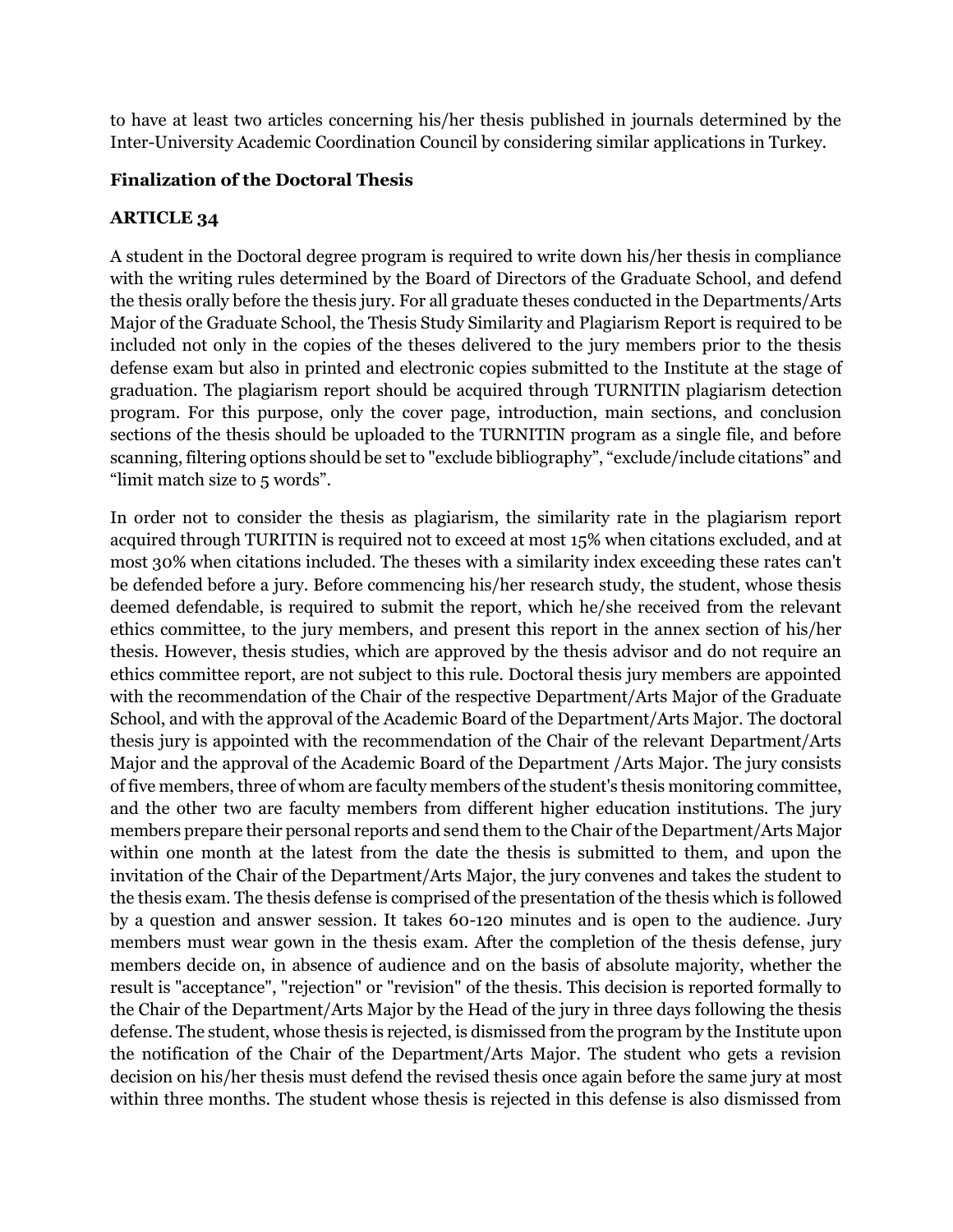the program by the Institute upon the notification of the Chair of the Department/Arts Major. The student who is successful in the thesis exam is dressed in the gown of the respective Department/Arts Major by the head of the jury.

## **Doctoral Degree Diploma**

## **ARTICLE 35**

Conditional on being successful in the thesis defense and on satisfying the other conditions, a student is required to submit a bound copy, a CD, or a similar digital copy of the doctoral thesis, of which format has been deemed appropriate by the Chair of the Department/Arts Major, Following the approval of the Graduate School, the doctoral thesis is opened for the signature of the Director of the Graduate School. The student, who submits the approved and signed copy of the doctoral thesis to NEU Grand Library and brings the document of receipt to the Institute within one month from the date of the thesis defense exam, is entitled to a Doctoral Degree Diploma. The approved name of the program followed by the student at the Department/Arts Major of the Institute and the professional title, if any, are stated in the Doctoral Degree Diploma.

## **PART FIVE**

## **QUALIFYING PROGRAM IN ARTS**

### **ARTICLE 36**

Qualifying Program in Arts: It is the equivalent of a doctoral study covering at least six semesterundergraduate-based programs, and at least four semester-graduate programs and aims for the production of an original work of art and an outstanding application and creativity in music and performing arts.

# **Student Admission to the Qualifying Program in Arts**

### **ARTICLE 37**

To be able to apply for a qualifying program in arts, prospective students are required to have either a Bachelor's degree or a Master's degree diploma. For the admission of students who applied for the qualifying program in arts, the principles specified in Article 3 of this Regulation, and the results of an interview/talent exam/portfolio analysis are evaluated.

### **Aim and Scope**

- a) Qualifying program in arts is a higher education program that aims to produce an original work of art and to reflect a superior application and creativity in music and performing arts.
- b) For students with a Master's degree, a qualifying program in arts is comprised of at least seven courses conditional on not being less than twenty-one credits in total, along with a seminar course, practices and the thesis, or exhibitions, projects, recitals, concerts, and stage plays. For students with a Bachelor's degree, it comprises fourteen courses adding up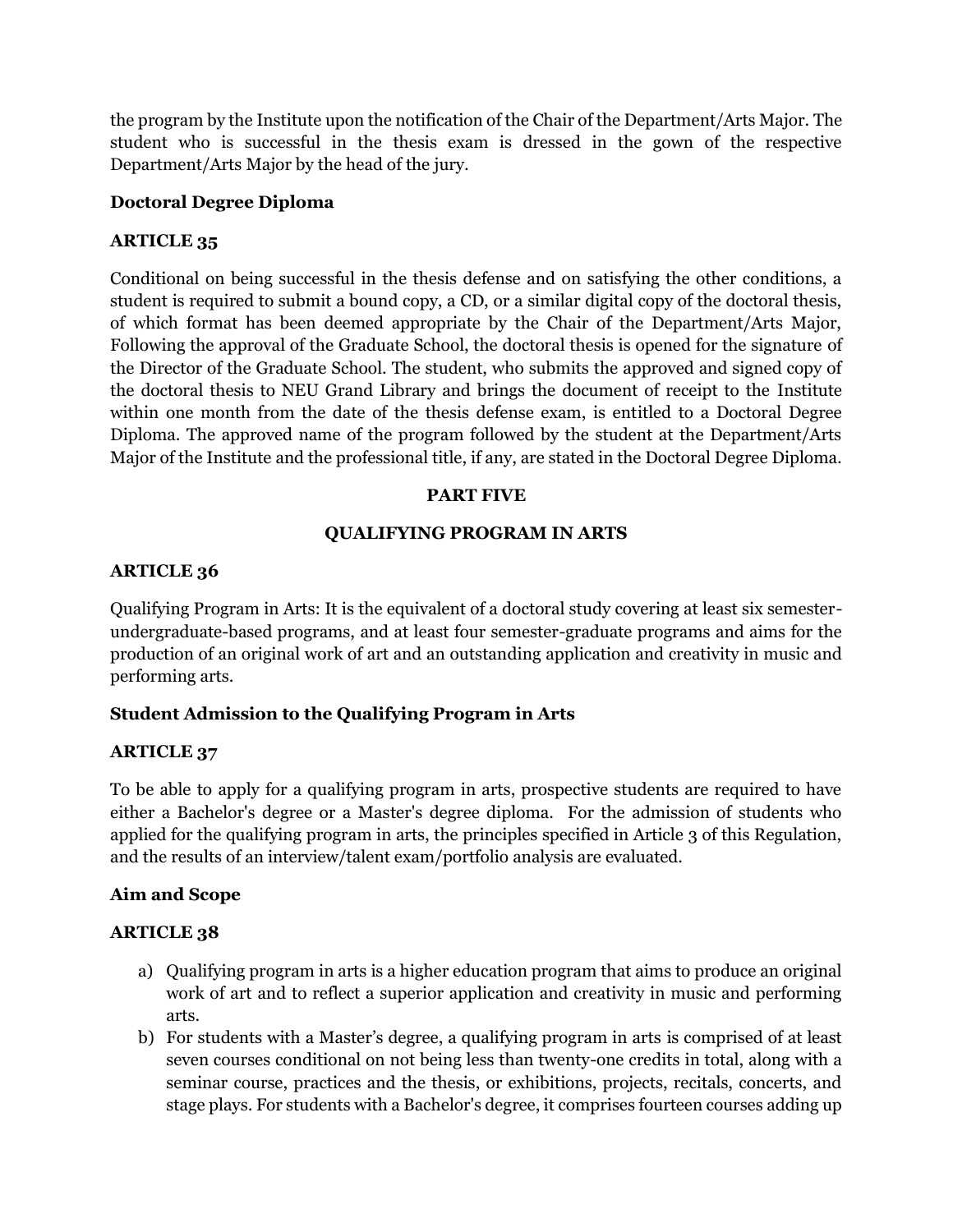to at least forty-two credits, along with a seminar course, practices and the thesis, exhibitions, projects, recitals, concerts, and stage plays. With the recommendation of the Chair of the relevant Arts Major and with the approval of Academic Board of the Arts Major, graduate program courses can be selected among courses implemented in other higher education institutions as well.

# **Duration**

# **ARTICLE 39**

- a) The duration of the qualifying program in arts is eight semesters for students admitted to the program with a Master's degree, and twelve semesters for students accepted to the program with a Bachelor's degree. However, taking a qualifying exam and receiving a qualifying title in arts by satisfying the requirements of the program is earliest at the end of the sixth semester for students admitted with a Master's degree, for students admitted with a Bachelor's degree is earliest at the end of the eighth semester. Thesis or works such as exhibition, project, and recital, concert, and stage plays are defended in this exam. A student, who fails to satisfy the requirements stipulated in the respective regulations, may be dismissed from the Institute before this period with the decision of the Board of Directors of the Graduate School.
- b) The maximum time allowed completing the credited courses and seminar course required for the qualifying program in arts successfully is four semesters for the students who are accepted with a Master's degree and six semesters for the students who are accepted with a Bachelor's degree. Students, who could not complete the credited courses successfully or could not reach the minimum 3.0-grade point average within the allowed time, are dismissed from the Graduate School. These limits regarding the academic grade point average can be changed by the University Senate.
- c) A student, who completes the credit courses and practices successfully, whose thesis proposal or exhibition or project study is accepted, but cannot complete his/her thesis or works such as exhibition, recital, concert, and stage play until the end of the twelfth semester or the fourteenth semester as indicated in Paragraph (a) of this Article, may be given at most four additional semesters to defend his/her thesis, exhibition or project study before the jury upon the proposal of the Chair of the respective Arts Major and with the approval of the Academic Board of the Arts Major.

# **Appointment of the Advisor**

### **ARTICLE 40**

Upon the proposal of the Chair of the respective Arts Major of the Institute and with the approval of the Academic Board of the Arts Major, for each student in the qualifying program in arts, a faculty member is appointed as an advisor latest at the beginning of the third semester. While determining the advisor, the opinions of the student and the prospective advisor are also taken. The qualifications sought in faculty members, who will be appointed as advisors for qualifying study in arts, are determined by the Senate.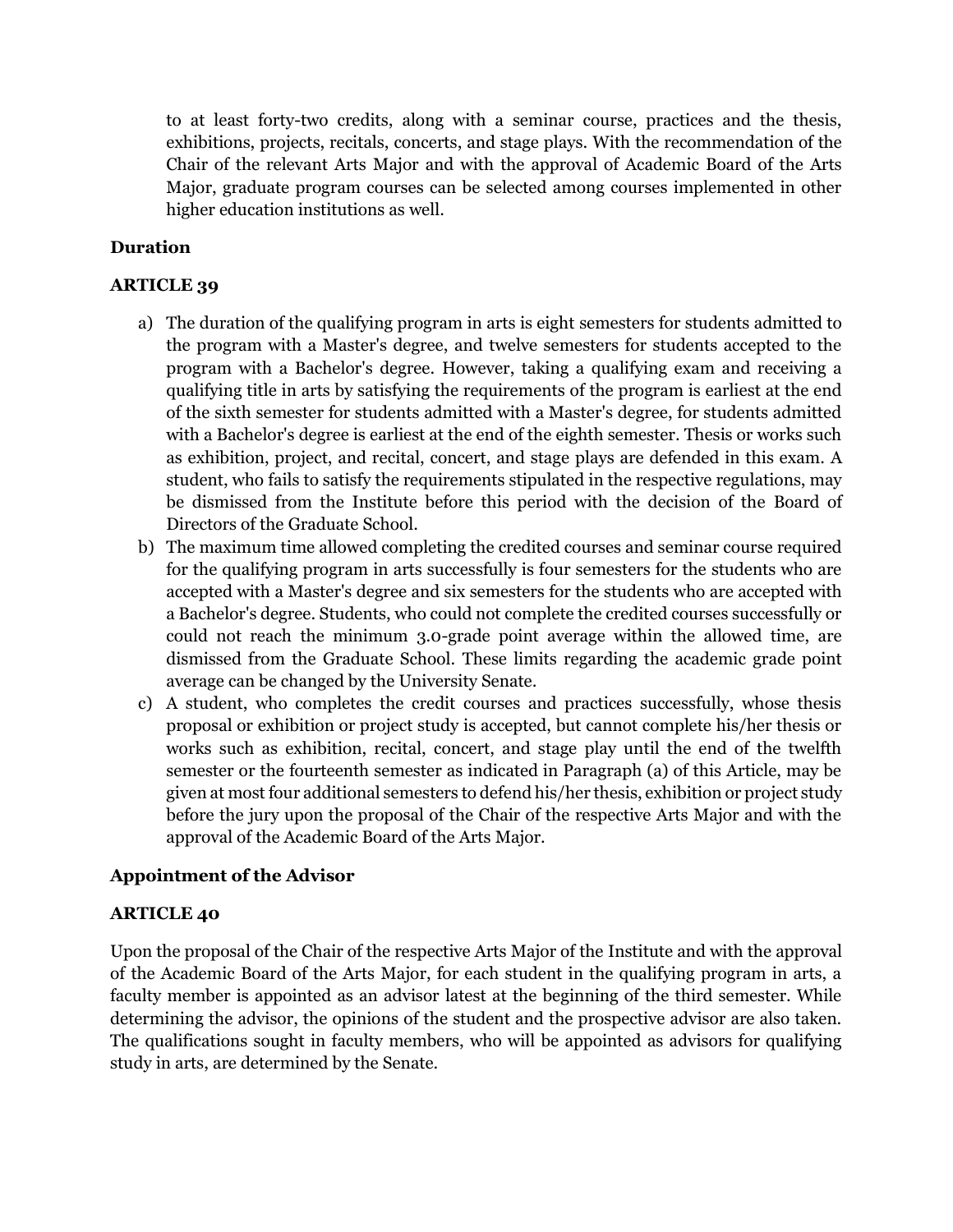# **Finalization of the Qualifying study in Arts**

# **ARTICLE 41**

In order to be eligible to take the qualifying in arts exam, it is obligatory to fulfill one of the foreign language conditions indicated in the Paragraph (b) of Article 8 that specifies the exemption. Students are required to fulfill one of the foreign language requirements specified in Article 8 of this Regulation before the date of the qualifying exam. Students, who fail to meet this requirement, are provided with an additional calendar year. This additional period is not included in the study period allocated for the program. Students, who fail to meet the foreign language requirement at the end of this period, are dismissed from the qualifying program in arts. A student, who prepares a thesis or an exhibition or project study is obliged to write a text which explains the results and documents his/her work on exhibition or project study compatible to the writing guidelines approved by the Senate, and defend his/her thesis, exhibition or project study before the jury orally. The qualifying in arts jury is appointed on the recommendation of the Chair of the relevant Arts Major and with the approval of the Academic Board of the Arts Major. The jury consists of five faculty members, including the student's advisor and at least two members from a higher education institution other than the one they are affiliated with. Besides, on conditional that one of them is from a higher education institution other than the University, two substitute members are determined. Jury members convene at most in one month, following the submission date of the thesis or text and call the student to appear before the jury for defense. The thesis or text defense is comprised of the presentation of the thesis and qualifying in arts study which is followed by a question and answer session. After the completion of the exam, jury members decide on, in absence of audience and on the basis of absolute majority, whether the result is "acceptance", "rejection" or "revision" of the thesis or exhibition, project study, recital, concert, and stage play. This decision is reported formally to the Chair of the respective Art Major. The student, whose thesis or exhibition or project study is rejected, is dismissed from the Graduate School. The student, who gets a revision decision on his/her qualifying study in arts, must defend the revised thesis or work or project study once again before the same jury at most within three months. The student, whose revised thesis or work or project study is rejected in this exam, is also dismissed from the Graduate School.

# **Diploma in Qualifying in Arts**

### **ARTICLE 42**

Conditional on being successful in qualifying in arts exam and satisfying other required conditions, the student is awarded a "Qualifying in Arts Diploma" bearing the name of the program accordingly with the art branch.